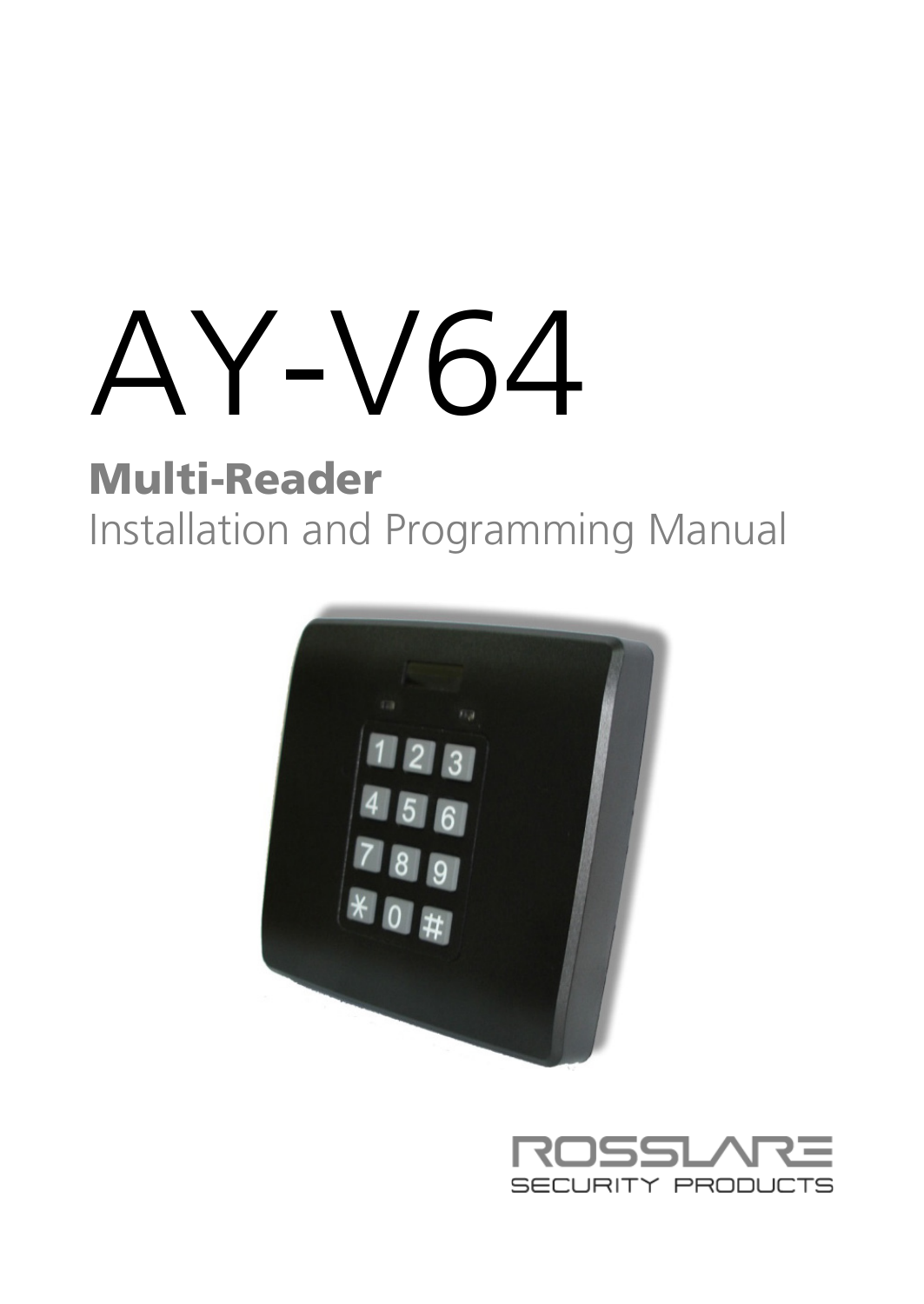# Copyright © 2012 by Rosslare. All rights reserved.

This manual and the information contained herein are proprietary to ROSSLARE ENTERPRISES LIMITED and/or its related companies and/or subsidiaries' (hereafter: "ROSSLARE"). Only ROSSLARE and its customers have the right to use the information.

No part of this manual may be re-produced or transmitted in any form or by any means, electronic or mechanical, for any purpose, without the express written permission of ROSSLARE.

ROSSLARE owns patents and patent applications, trademarks, copyrights, or other intellectual property rights covering the subject matter in this manual.

TEXTS, IMAGES, AND ILLUSTRATIONS INCLUDING THEIR ARRANGEMENT IN THIS DOCUMENT ARE SUBJECT TO THE PROTECTION OF COPYRIGHT LAWS AND OTHER LEGAL RIGHTS WORLDWIDE. THEIR USE, REPRODUCTION, AND TRANSMITTAL TO THIRD PARTIES WITHOUT EXPRESS WRITTEN PERMISSION MAY RESULT IN LEGAL PROCEEDINGS.

The furnishing of this manual to any party does not give that party or any third party any license to these patents, trademarks, copyrights or other intellectual property rights, except as expressly provided in any written agreement of ROSSLARE.

ROSSLARE reserves the right to revise and change this document at any time, without being obliged to announce such revisions or changes beforehand or after the fact.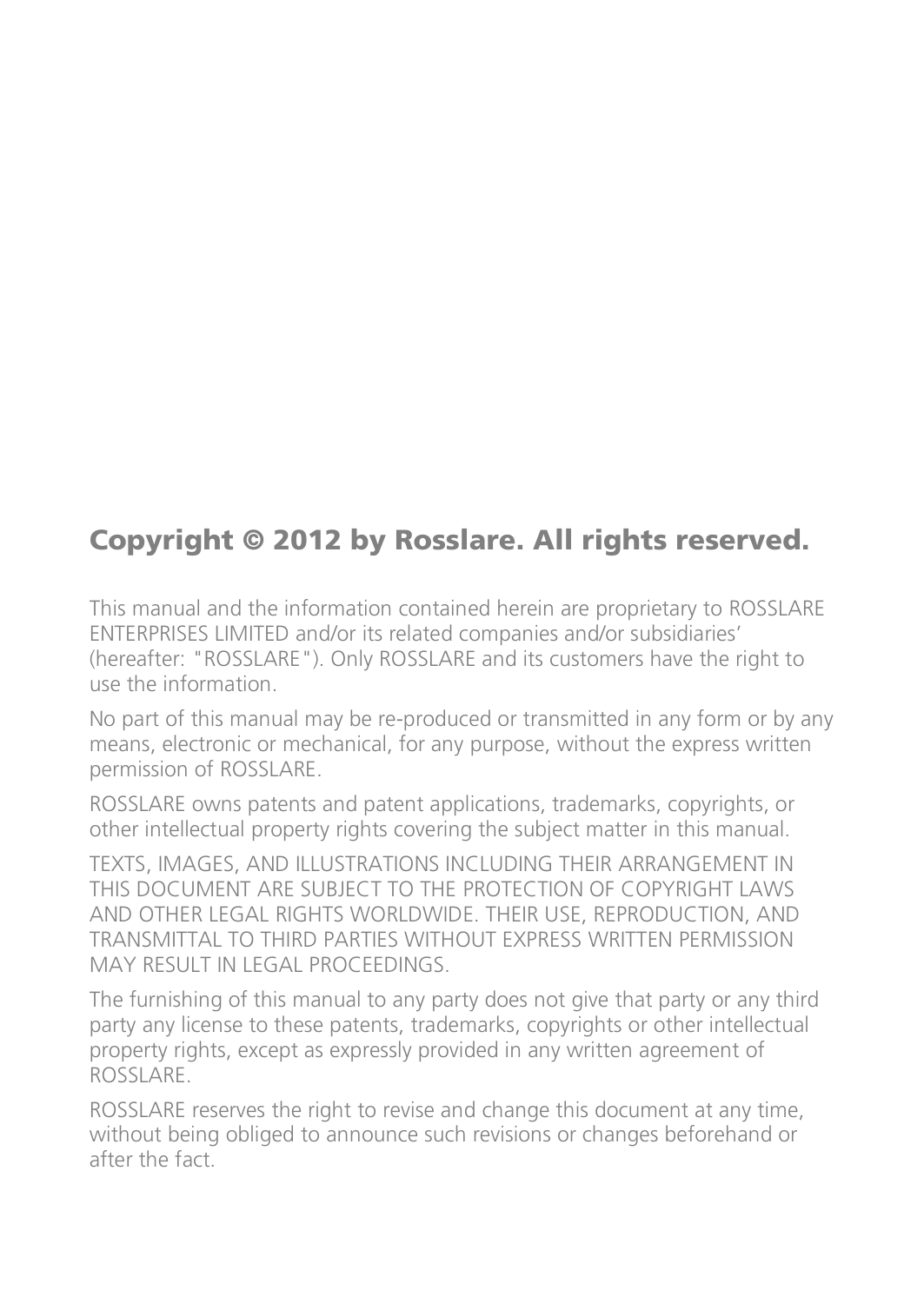# Table of Contents

| 1.    |                                                    |  |
|-------|----------------------------------------------------|--|
| 2.    |                                                    |  |
| з.    |                                                    |  |
| 3.1   |                                                    |  |
| 3.2   |                                                    |  |
| 4.    |                                                    |  |
| 5.    |                                                    |  |
| 5.1   |                                                    |  |
| 5.2   |                                                    |  |
| 5.3   |                                                    |  |
| 5.4   |                                                    |  |
| 5.5   |                                                    |  |
| 5.5.1 |                                                    |  |
| 5.6   | Selecting Proximity Card Transmission Format 21    |  |
| 5.6.1 | Proximity Card Transmission Format Option Number21 |  |
| 5.7   |                                                    |  |
| 5.8   |                                                    |  |
| 5.9   |                                                    |  |
| 5.10  |                                                    |  |
| А.    |                                                    |  |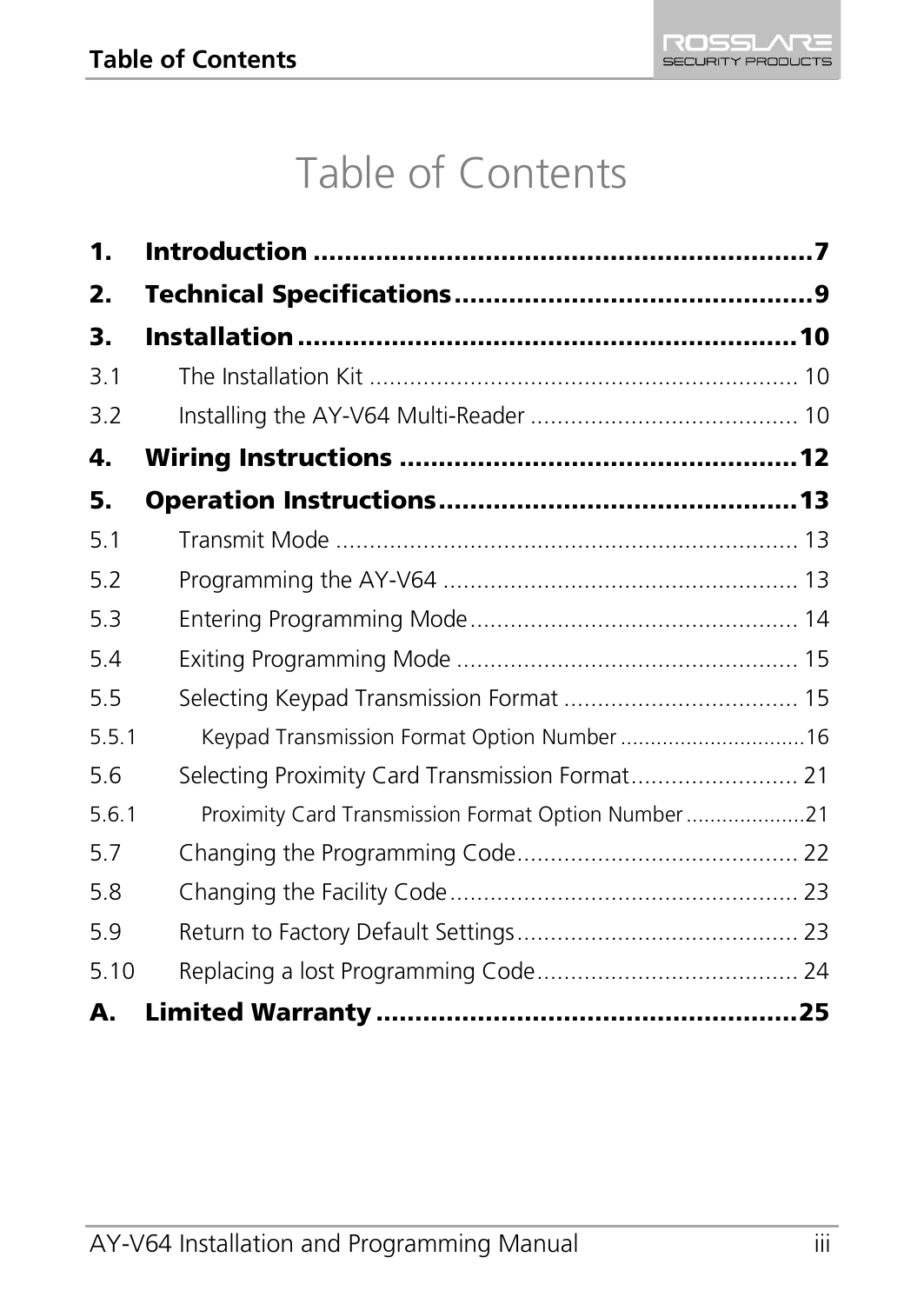# List of Figures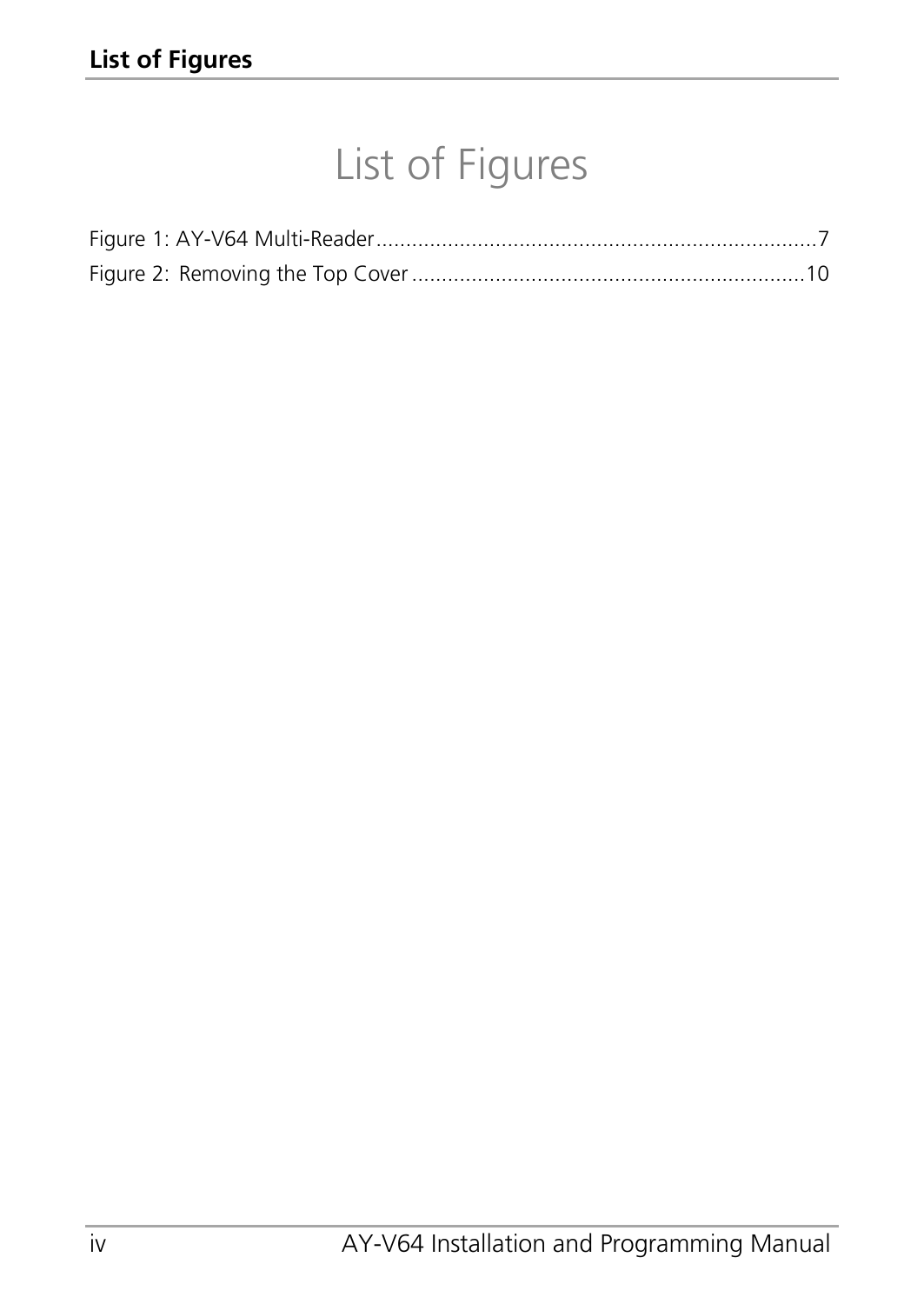# List of Tables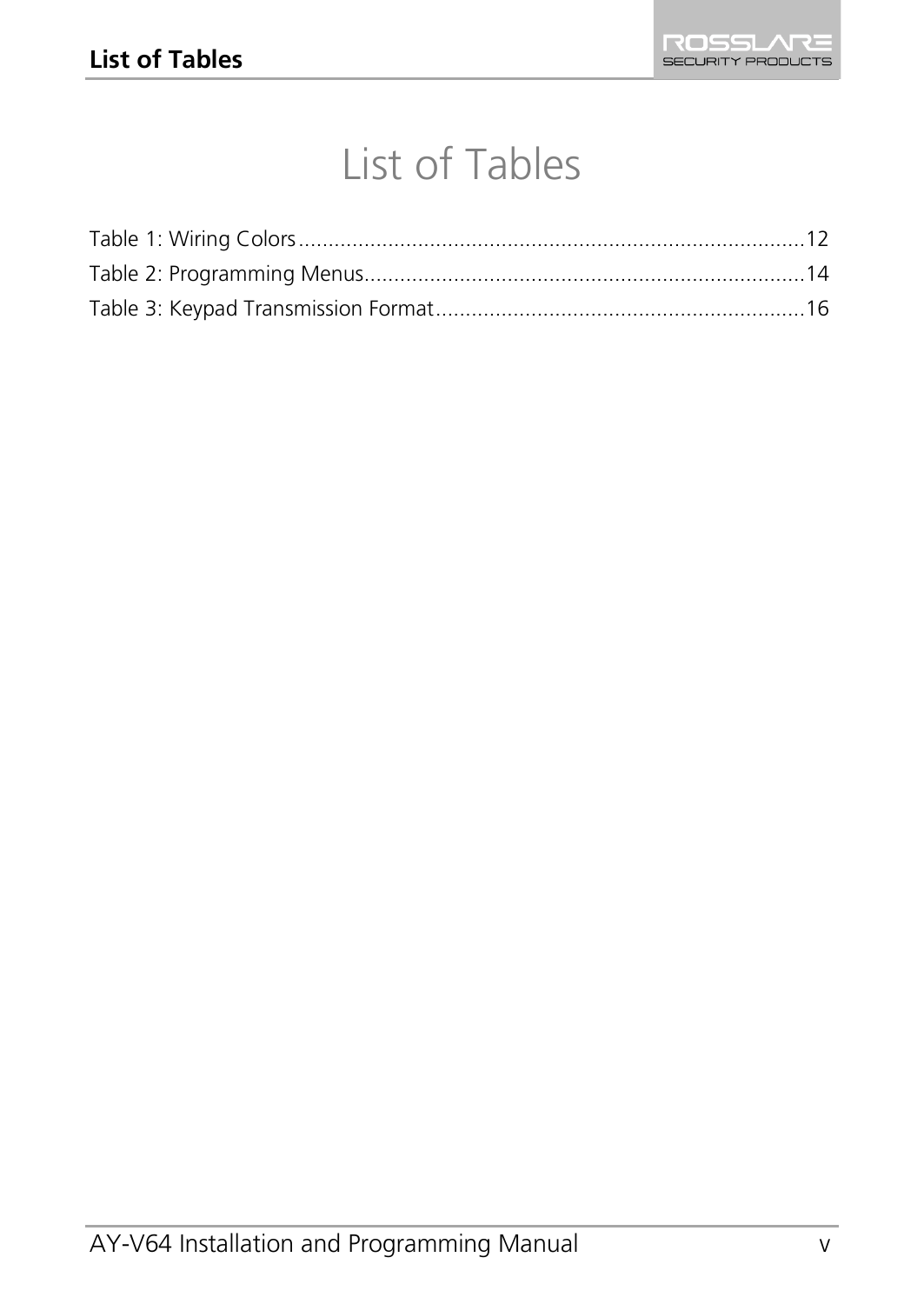# Notice and Disclaimer

This manual's sole purpose is to assist installers and/or users in the safe and efficient installation and usage of the system and/or product, and/or software described herein.

### BEFORE ATTEMPTING TO INSTALL AND/OR USE THE SYSTEM, THE INSTALLER AND THE USER MUST READ THIS MANUAL AND BECOME FAMILIAR WITH ALL SAFETY REQUIREMENTS AND OPERATING PROCEDURES.

- The system must not be used for purposes other than those for which it was designed.
- The use of the software associated with the system and/or product, if applicable, is subject to the terms of the license provided as part of the purchase documents.
- ROSSLARE exclusive warranty and liability is limited to the warranty and liability statement provided in an appendix at the end of this document.
- This manual describes the maximum configuration of the system with the maximum number of functions, including future options. Therefore, not all functions described in this manual may be available in the specific system and/or product configuration you purchased.
- **Incorrect operation or installation, or failure of the user to effectively** maintain the system, relieves the manufacturer (and seller) from all or any responsibility for consequent noncompliance, damage, or injury.
- The text, images and graphics contained in the manual are for the purpose of illustration and reference only.
- All data contained herein subject to change without prior notice.
- In no event shall manufacturer be liable for any special, direct, indirect, incidental, consequential, exemplary or punitive damages (including, without limitation, any and all damages from business interruption, loss of profits or revenue, cost of capital or loss of use of any property or capital or injury).
- All graphics in this manual are for reference only, some deviation between the image(s) and the actual product may occur.
- All wiring diagrams are intended for reference only, the photograph or graphic of the PCB(s) are intended for clearer illustration and understanding of the product and may differ from the actual PCB(s).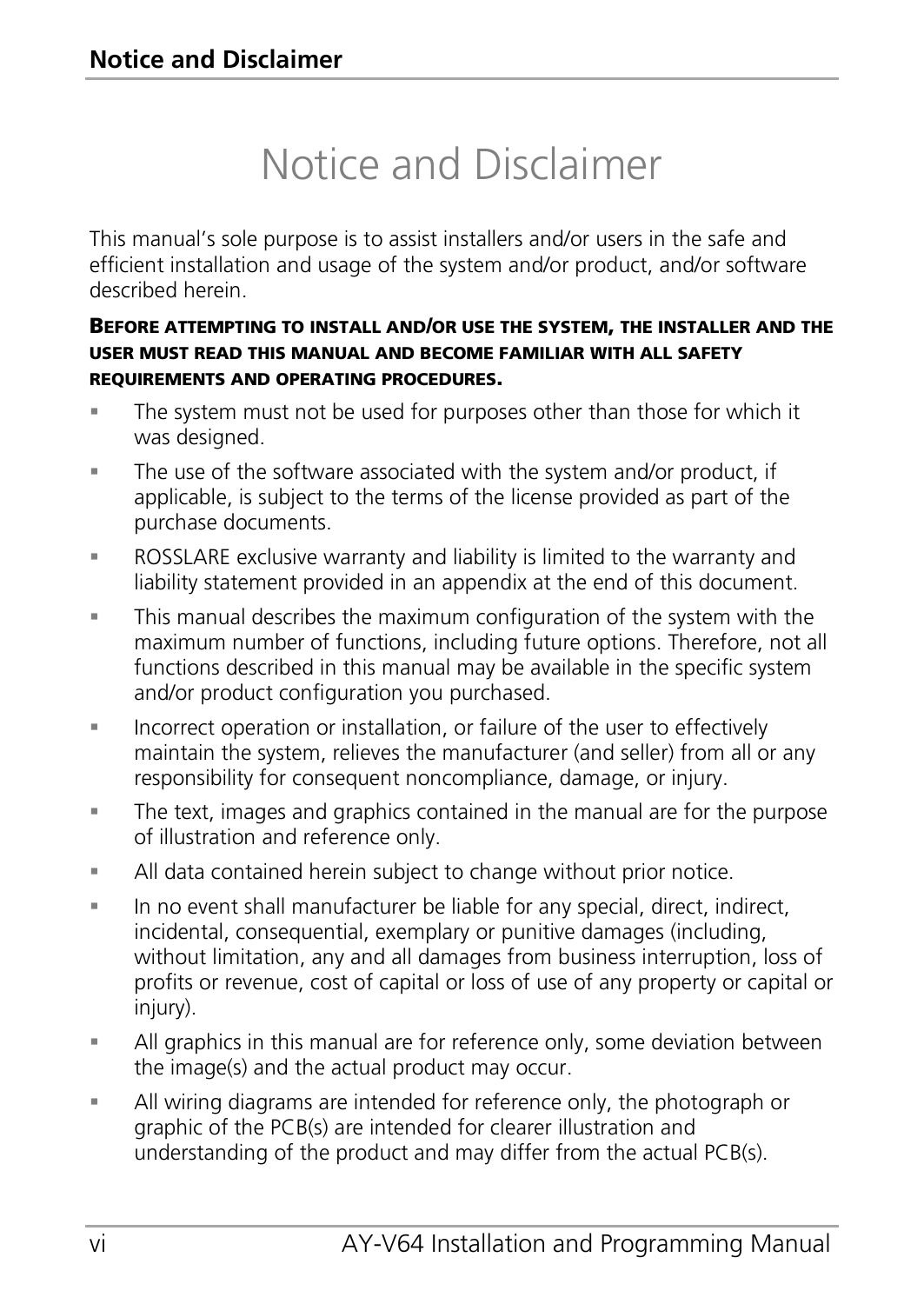# <span id="page-6-0"></span>1. Introduction

The AY-V64 is a programmable Wiegand and Clock & Data proximity card and keypad reader.

The AY-V64 supports multiple proximity card and keypad formats providing a high level of compatibility and connectivity with host controllers.

The unit is programmable for proximity card data in 26-Bit Wiegand, Clock & Data or Wiegand Card + PIN format.

The keypad can also be programmed to output eight different data formats.

<span id="page-6-1"></span>The AY-V64 utilizes flash firmware for easy upgrades.



## **Figure 1: AY-V64 Multi-Reader**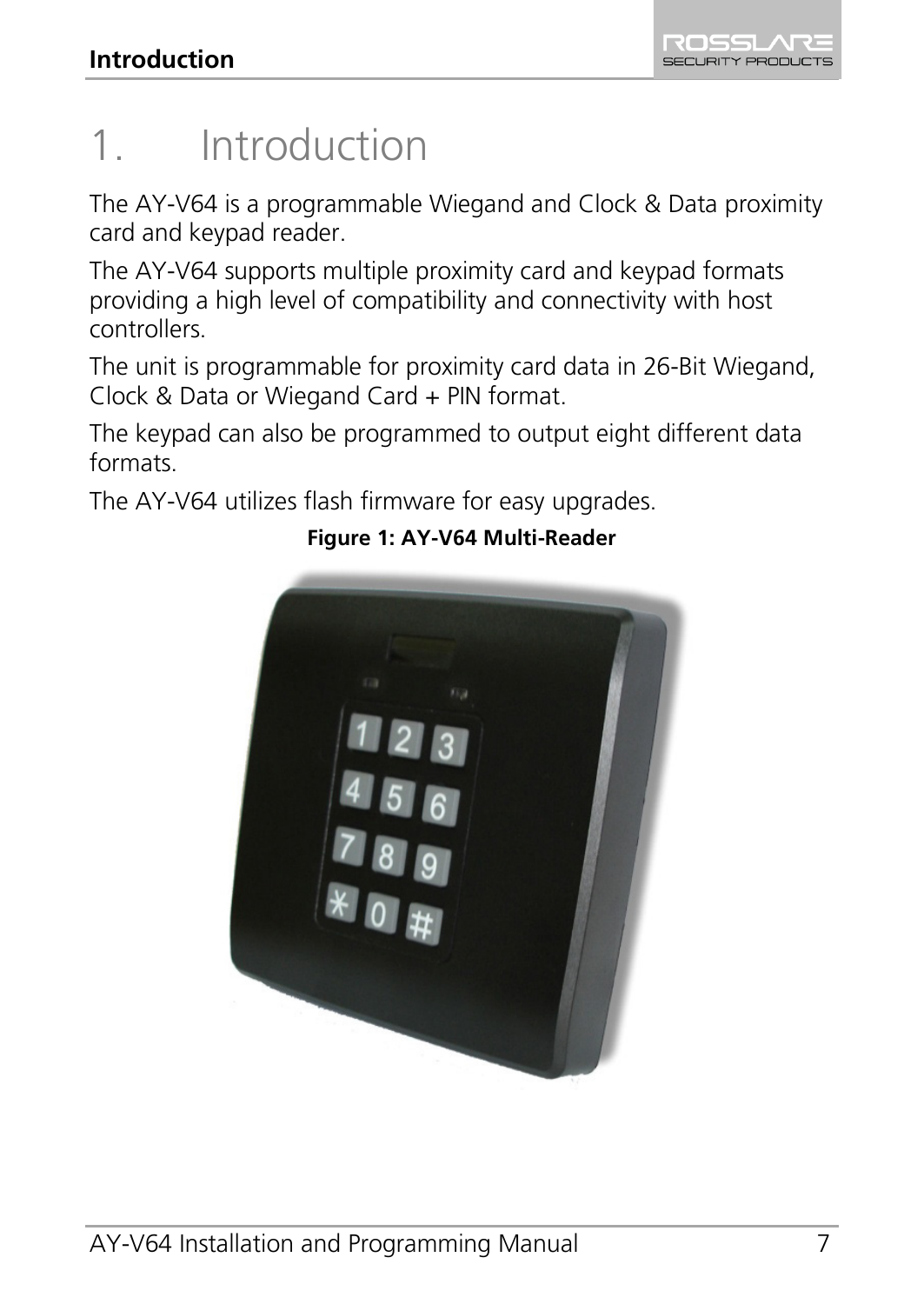## **Introduction**

This manual contains the following chapters:

- **[Installation](#page-9-0)**
- [Wiring Instructions](#page-11-0)
- **[Operation Instructions](#page-12-0)**

The AY-V64 package contains the following items:

- One AY-V64 Access Control Unit
- $\blacksquare$  Installation kit
- **Installation and operating manual**

Additional non-supplied equipment required:

- **Compatible host controller**
- Power supply  $-5$  to 16 VDC (from a regulated power supply)

Other Rosslare accessories can be found at Rosslare's website:

http://www.rosslaresecurity.com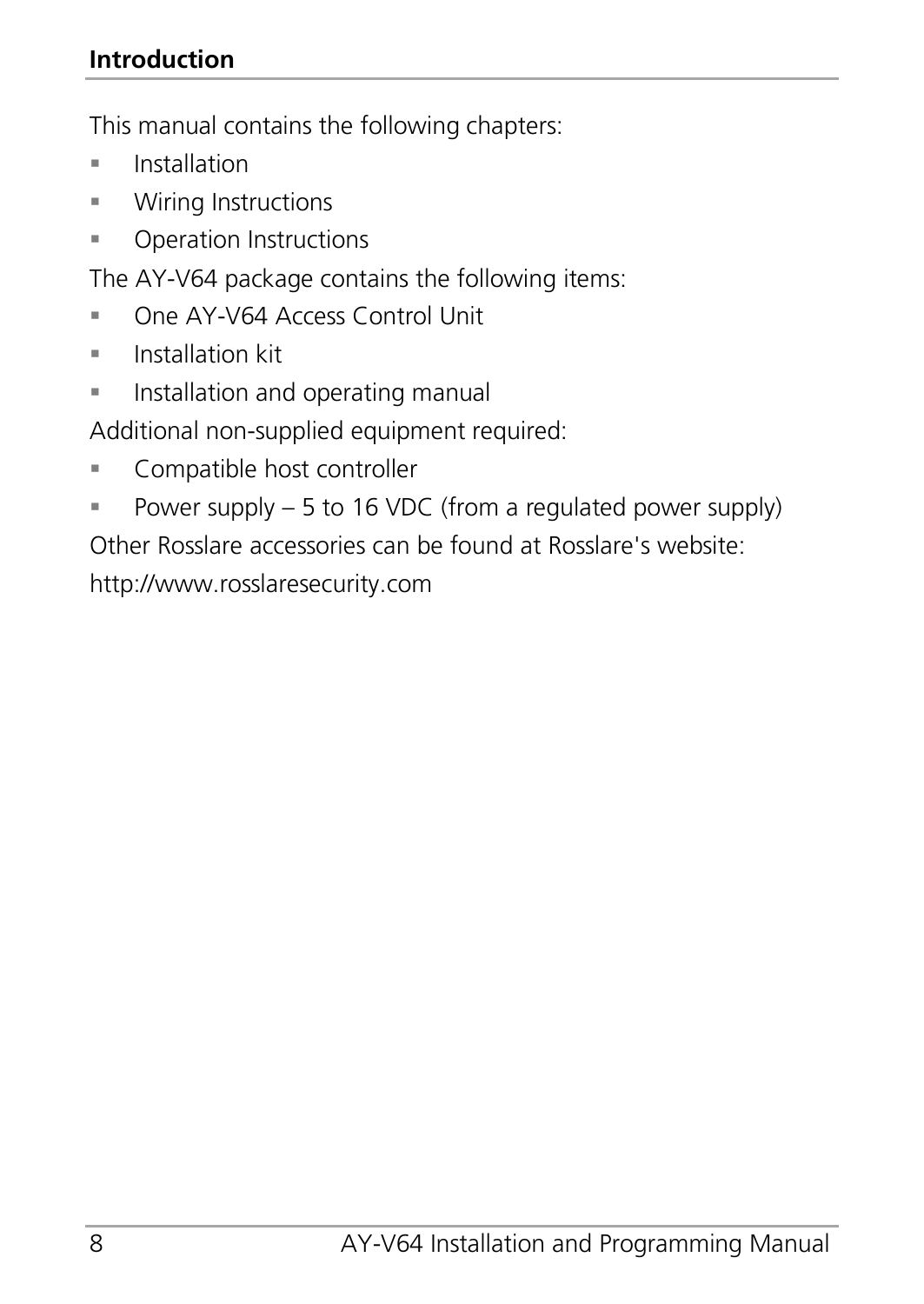# <span id="page-8-0"></span>2. Technical Specifications

| <b>Electrical Characteristics</b>              |                                                                  |
|------------------------------------------------|------------------------------------------------------------------|
| <b>Power Supply Type</b>                       | Linear type – recommended                                        |
| <b>Operating Voltage Range</b>                 | $5-16$ VDC                                                       |
| <b>Absolute Maximum</b><br>(non-operating)     | 18 VDC                                                           |
| <b>Input Current</b>                           | Standby: 150 mA                                                  |
|                                                | Read: 180 mA                                                     |
| <b>Tamper Output</b>                           | Open collector, active low, max. sink current<br>$30 \text{ mA}$ |
| <b>Maximum Cable Distance to</b><br>Controller | 500 ft (150 meters)                                              |
| Card Read Distance*                            | 9 in. (22 cm) maximum read range                                 |
| <b>Environmental Characteristics</b>           |                                                                  |
| <b>Operating Temp. Range</b>                   | -4°F to 145°F (-20°C to 63°C)                                    |
| <b>Operating Humidity Range</b>                | 0 to 95% (non-condensing)                                        |
|                                                | Suitable for outdoor use (meets IP54)                            |
| <b>Dimensions</b>                              |                                                                  |
| Height x Width x Depth                         | 492 x 492 x 083 in                                               |
|                                                | $(125 \times 125 \times 21 \text{ mm})$                          |
| Weight                                         | $0.628$ lbs. $(285q)$                                            |

\* Measured using a Rosslare proximity card or equivalent. Range also depends on electrical environment and proximity to metal.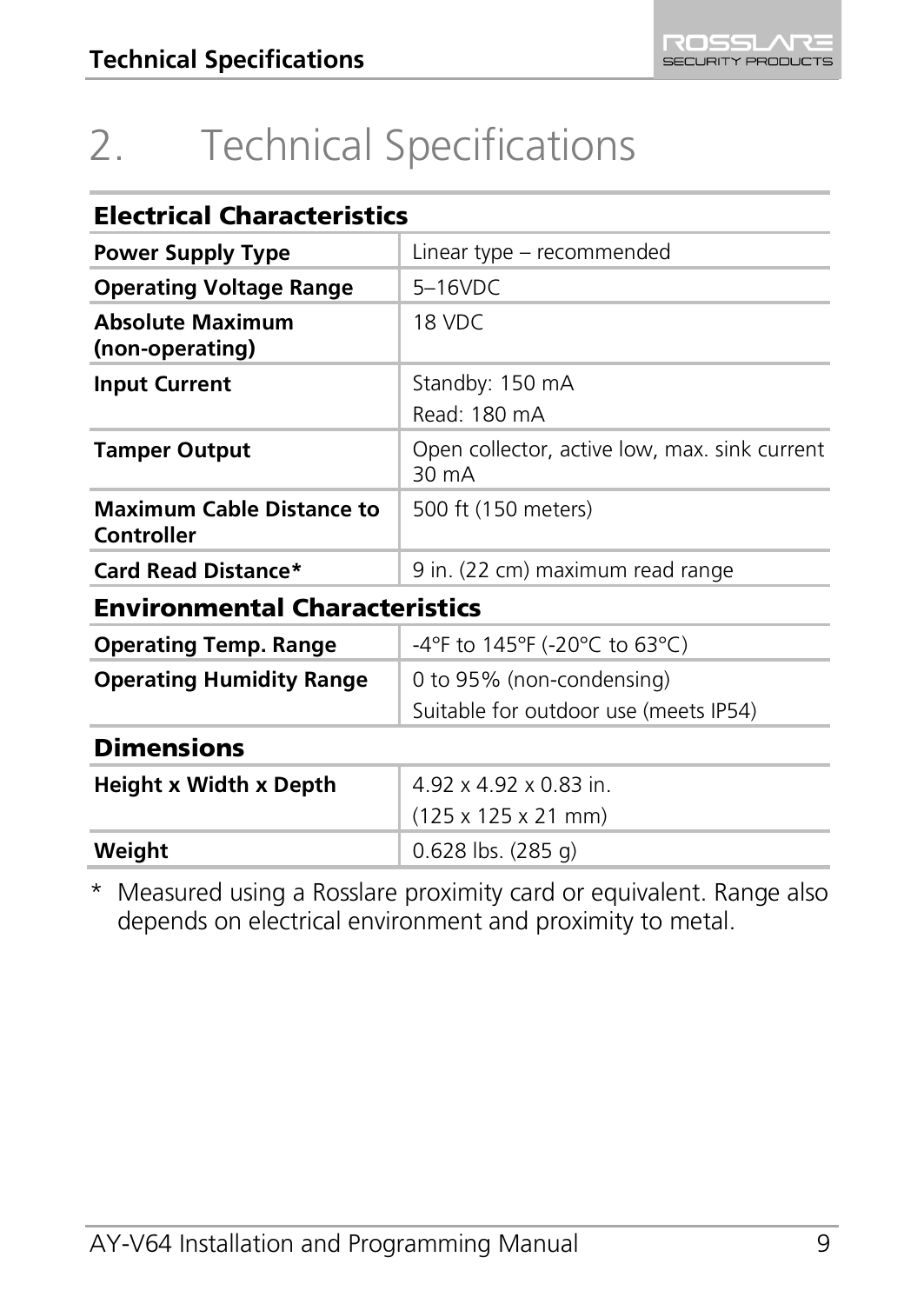# <span id="page-9-0"></span>3. Installation

# <span id="page-9-1"></span>3.1 The Installation Kit

The Installation kit comprises of the following items that are to be used during the installation procedure:

- **One Installation Template**
- **Two pan head screws & wall plugs**
- **Dre L shaped security screw tool**
- **Two Security screws**

# <span id="page-9-3"></span><span id="page-9-2"></span>3.2 Installing the AY-V64 Multi-Reader



**Figure 2:Removing the Top Cover**

1  $\blacksquare$ 

[Figure 2](#page-9-3) shows the front view of the AY-V64 Multi-Reader.

When installing the reader, you must remove the snap-off cover to access the screw holes.

The Reader must be mounted with the appropriate screws, as described in the template provided.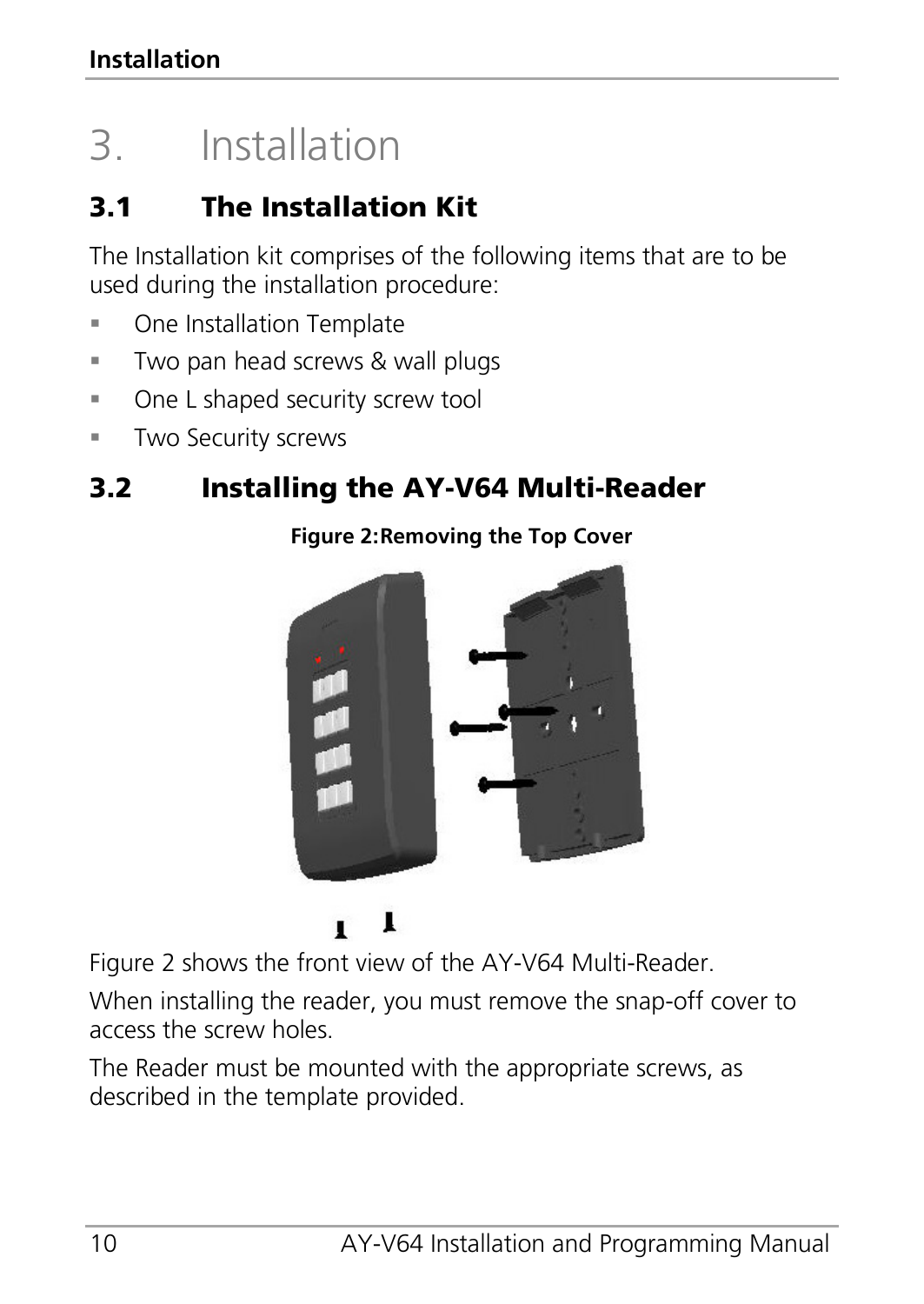

# To install the reader:

- 1. Determine an approximate location for the installation of the Reader.
- 2. Peel off the back of the self-adhesive installation label template and locate it at the required location.
- 3. Using the template as a guide, drill two holes (the size of which are indicated in the template) to install the reader onto the surface,
- 4. Drill a  $\frac{7}{16}$ -in (10-mm) hole for the cable. In the event that you are installing the reader on metal, place a grommet or electrical tape around the edge of the hole.
- 5. Route the interface cable from the reader to the controller. A linear type power supply is recommended.

Note

The reader can also be mounted using strong epoxy glue. After application, the reader should be firmly held in place until the glue dries.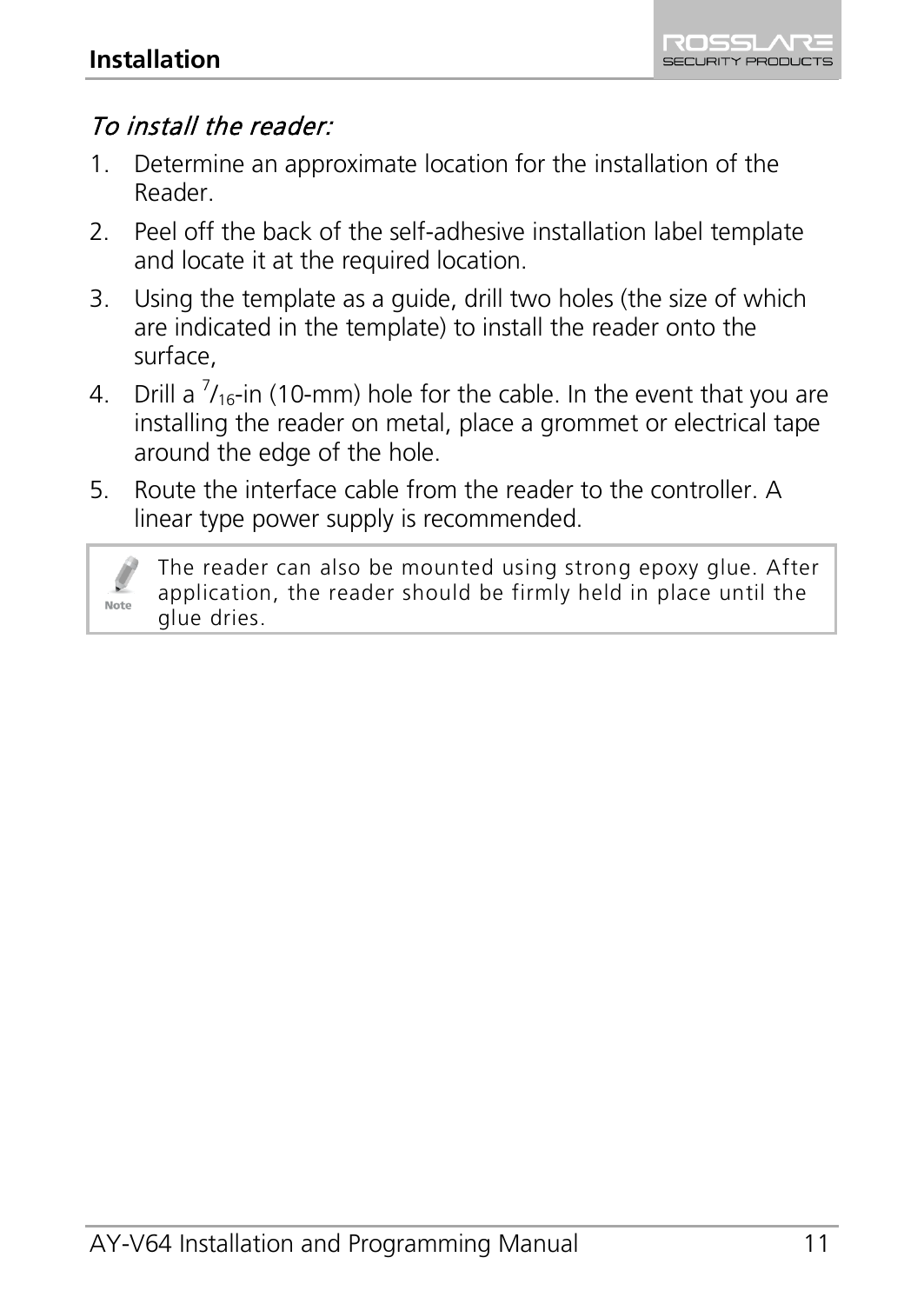# <span id="page-11-0"></span>4. Wiring Instructions

The AY-V64 Multi-Reader is supplied with a 46-cm (18") pigtail, comprising a 6-conductor cable.

# To connect the reader to the controller:

- 1. Prepare the reader cable by cutting the cable jacket back 3.2 cm  $(1\frac{1}{4})$  and stripping the wire 1.3 cm  $(\frac{1}{2})$ .
- 2. Prepare the controller cable by cutting the cable jacket back 3.2 cm  $(1\frac{1}{4})$  and stripping the wire 1.3 cm  $(\frac{1}{2})$ .
- 3. Splice the reader's pigtail wires to the corresponding controller wires and cover each joint with insulating tape.

If the tamper output is being utilized, connect the purple wire to the correct input on the controller.

<span id="page-11-1"></span>

| Reader          | Color        | <b>Function</b>    |
|-----------------|--------------|--------------------|
| $5 - 16$ VDC    | Red          | DC Input           |
| Shield / Ground | <b>Black</b> | Ground             |
| Data 1          | White        | Data 1             |
| Data 0          | Green        | Data 0             |
| LEDCTL          | Brown        | <b>LED Control</b> |
| Tamper          | Purple       | Tamper             |

**Table 1: Wiring Colors**

4. Trim and cover all unused conductors.

- The individual wires from the Reader are color-coded according the Wiegand standard.
- When using a separate power supply for the Reader, this supply and that of the Controller must have a common ground.
- The Reader's cable shield wire should preferably be attached to an earth ground, or a signal ground connection at the panel, or power supply end of the cable. This configuration is best for shielding the Reader cable from external interference.

Note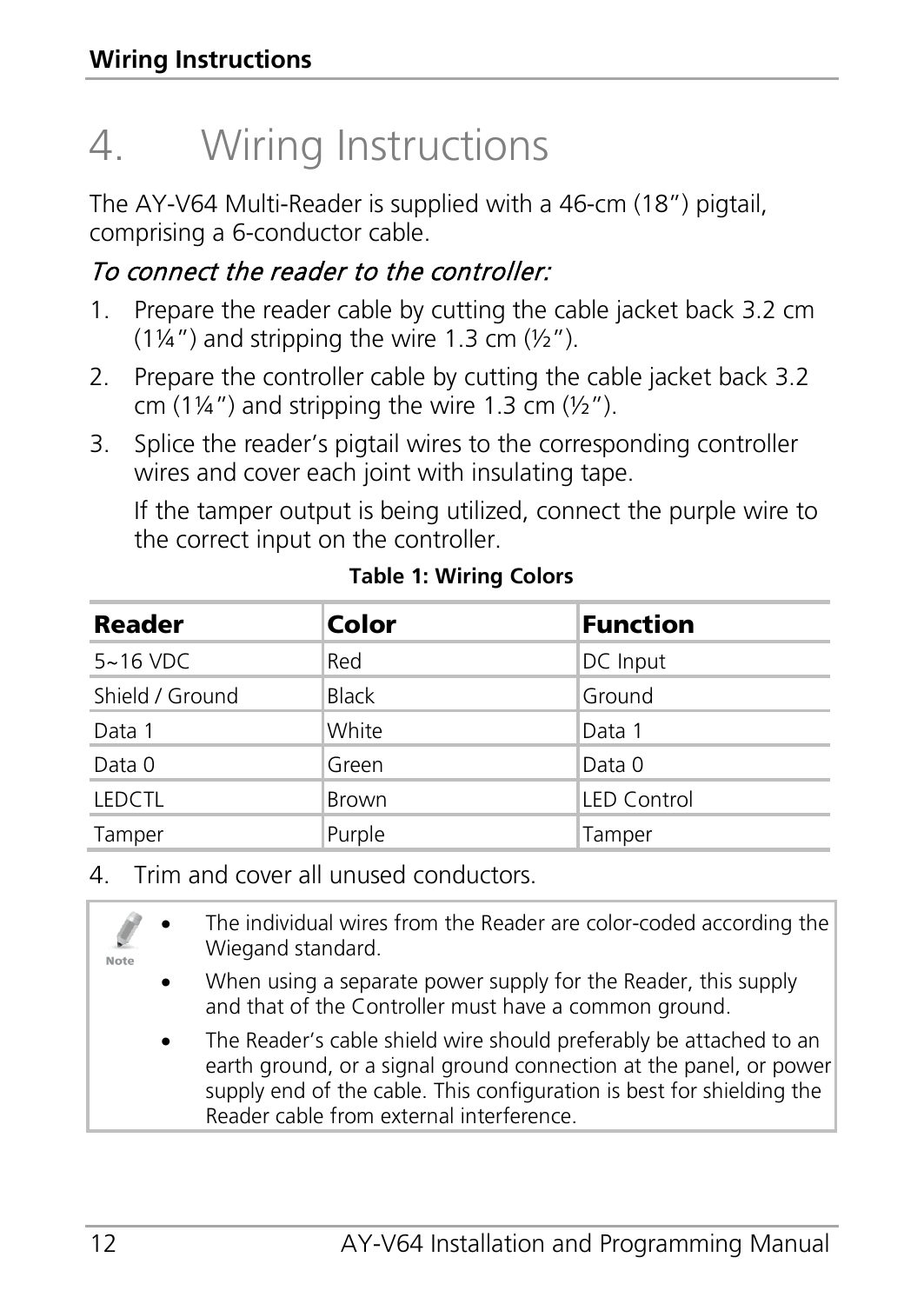# <span id="page-12-0"></span>5. Operation Instructions

# <span id="page-12-1"></span>5.1 Transmit Mode

When the AY-V64 is in Transmit mode, it is ready to receive data from a presented proximity card or an entered PIN code.

When the reader is in Transmit mode, the Transmit LED is red and the Program LED is off **Transmit Program Red**

When a proximity card or keyboard entry is being transmitted, the Transmit LED flashes green.

Keyboard data can be sent via one of eight different keypad transmission formats (see Sectio[n 5.5\).](#page-14-1)

Proximity cards presented to the reader are always sent in 26-Bit Wiegand, Clock & Data, or Card + PIN Wiegand format (see Section [5.6\)](#page-20-0).

# <span id="page-12-2"></span>5.2 Programming the AY-V64

Programming the AY-V64 is done solely via the unit's keypad driven programming menu system. To reach the programming menu system, the AY-V64 must first be placed into Programming mode (see Section [5.3\)](#page-13-0).

During the AY-V64's manufacturing process, certain codes and settings are pre-programmed. These settings are the called the default factory settings.

[Table 2](#page-13-1) shows the names of all the AY-V64 menus.

Default factory settings are marked by an \* sign.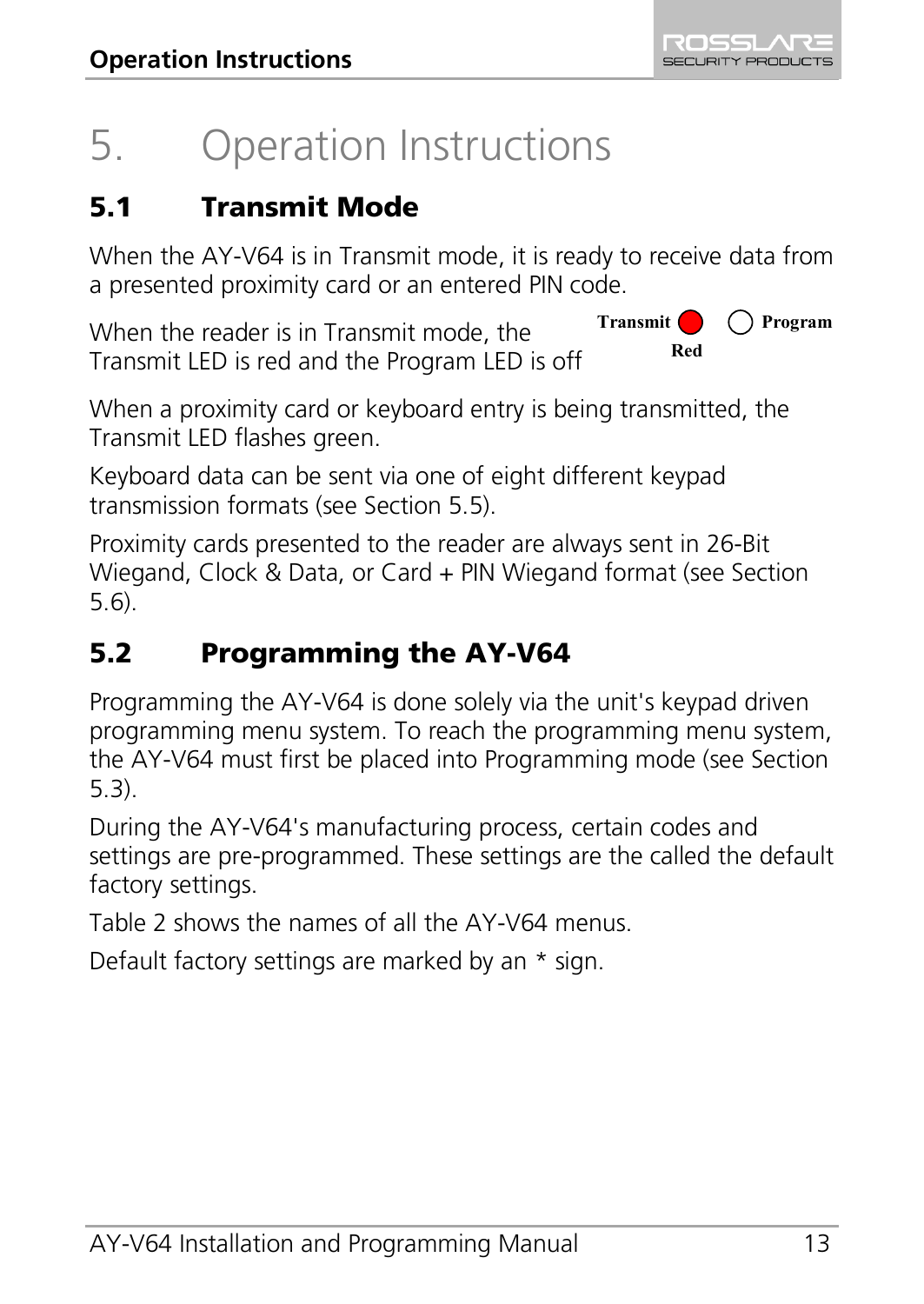<span id="page-13-1"></span>

| <b>Menu Description</b>                               | Menu<br>Number           |
|-------------------------------------------------------|--------------------------|
| <b>Selecting Keypad Transmission Format</b>           | 1                        |
| Single Key, Wiegand 6-Bit (Rosslare Format)           | $\star$                  |
| Single Key, Wiegand 6-Bit with Nibble $+$ Parity Bits |                          |
| Single Key, 8-Bit Wiegand, Nibbles Complemented       |                          |
| 4 Keys Binary + Facility code, Wiegand 26-Bit         |                          |
| 1 to 5 Keys + Facility code, Wiegand 26-Bit           |                          |
| 6 Keys BCD and Parity Bits, Wiegand 26-Bit            |                          |
| Single Key, 3x4 Matrix Keypad                         |                          |
| 1 to 8 Keys BCD, Clock & Data Single Key              |                          |
| <b>Selecting Proximity Card Transmission Format</b>   | $\overline{\phantom{a}}$ |
| Wiegand 26-Bit                                        | $\star$                  |
| Clock & Data                                          |                          |
| Wiegand Card + PIN                                    |                          |
| <b>Changing the Programming Code</b>                  | 3                        |
| <b>Changing the Facility Code</b>                     | 4                        |
| <b>Return to Factory Default Settings</b>             | 0                        |

## **Table 2: Programming Menus**

# <span id="page-13-0"></span>5.3 Entering Programming Mode

## To enter Programming mode:

1. Press the **#** key 4 times.

The Transmit LED turns off and the Program LED turns red.

2. Enter your 4-digit Programming code.

If the Programming code is valid, the Program LED turns green and the AY-V64 enters Programming mode.

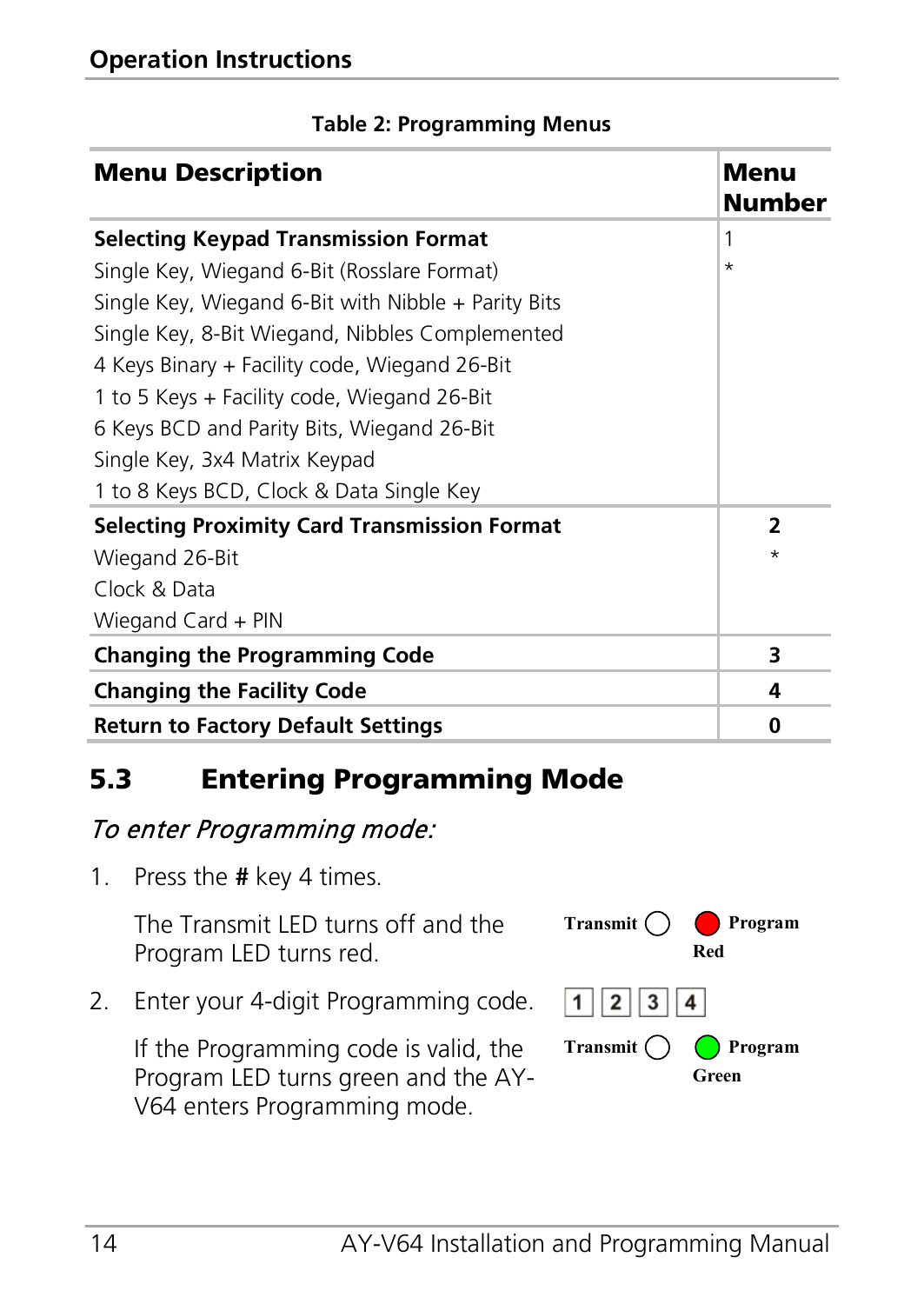

The factory default Programming code is 1234.

• If a Programming code is not entered within 30 seconds, the AY-Note V64 returns to Transmit mode.

# <span id="page-14-0"></span>5.4 Exiting Programming Mode

## To exit the Programming mode at any time:

1. Press the **#** key.

You hear a beep.

The Program LED turns off and the Transmit LED turns red.



This indicates that the AY-V64 has returned to Transmit mode.

Wrong entries may reset the reader back to Transmit mode.

While in Programming mode, if no key is pressed for 30 seconds, the AY-V64 exits Programming mode and returns to Transmit mode.

# <span id="page-14-1"></span>5.5 Selecting Keypad Transmission Format

The AY-V64 has eight different keypad transmission selectable formats.

# To select a keypad transmission format:

1. Enter Programming mode. **Transmit**  $\bigcap$  **Program Green** Press "**1**" to enter Menu 1.  $|1|$ 2 The Transmit LED turns red. **Transmit Program Red Green**Enter the appropriate option number  $|7|$ for the keypad transmission format that you wish to select (see Section [5.5.1\)](#page-15-0). Three beeps are emitted on success.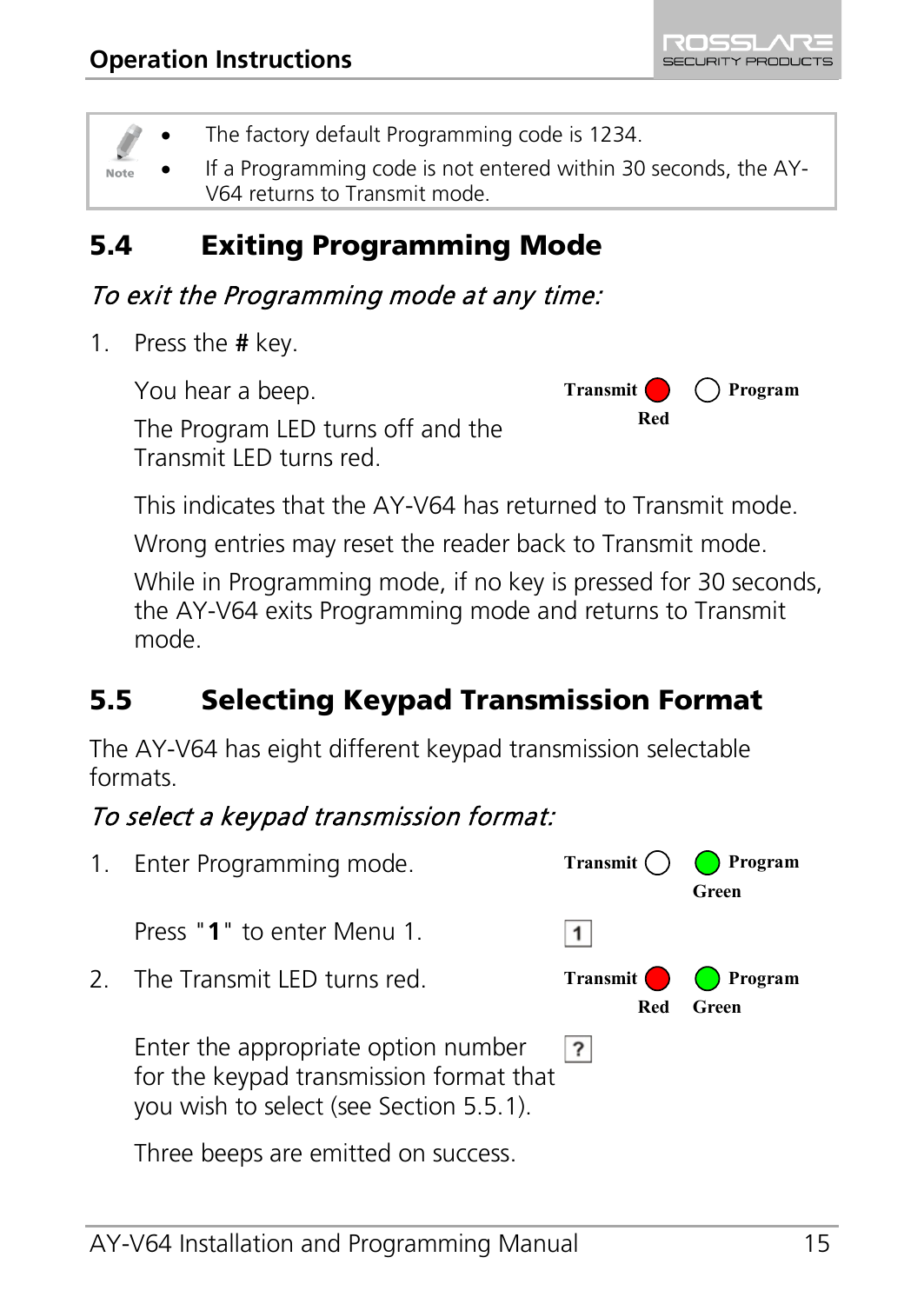The system returns to Transmit mode.

The Program LED turns off and the Transmit LED turns red.



If an incorrect option number is entered, a long beep is sounded. The reader returns to Transmit mode and the keypad transmission format remains unchanged.

|      | Only one keypad transmission format can be active at any one time                                                                                                          |
|------|----------------------------------------------------------------------------------------------------------------------------------------------------------------------------|
| Note | When using the keypad transmission format "1 to 8 keys BCD,<br>Clock & Data" (Option 8), an additional input is required to specify<br>the number of keys in the PIN code. |

# <span id="page-15-0"></span>5.5.1 **Keypad Transmission Format Option Number**

See [Table 3](#page-15-1) to determine the option number for the keypad transmission format you wish to select.

<span id="page-15-1"></span>

| <b>Keypad Transmission Format</b>                     | <b>Option</b><br><b>Number</b> |
|-------------------------------------------------------|--------------------------------|
| Single Key, Wiegand 6-Bit (Rosslare Format)           | $1*$                           |
| Single Key, Wiegand 6-Bit with Nibble $+$ Parity Bits | 2                              |
| Single Key, Wiegand 8-Bit, Nibbles Complemented       | 3                              |
| 4 Keys Binary + Facility code, Wiegand 26-Bit         | 4                              |
| 1 to 5 Keys + Facility code, Wiegand 26-Bit           | 5                              |
| 6 Keys BCD and Parity Bits, Wiegand 26-Bit            | 6                              |
| Single Key, 3x4 Matrix Keypad                         | 7                              |
| 1 to 8 Keys BCD, Clock & Data Single Key              | 8                              |

## **Table 3: Keypad Transmission Format**

\* Option 1 is the default factory setting.

More information on each of the different keypad transmission formats is available below and on the following pages.

# 5.5.1.1 Single Key, 6-Bit Wiegand (Rosslare Format)

Each key press immediately sends 4 bits with 2 parity bits added; even parity for the first 3 bits and odd parity for the last 3 bits.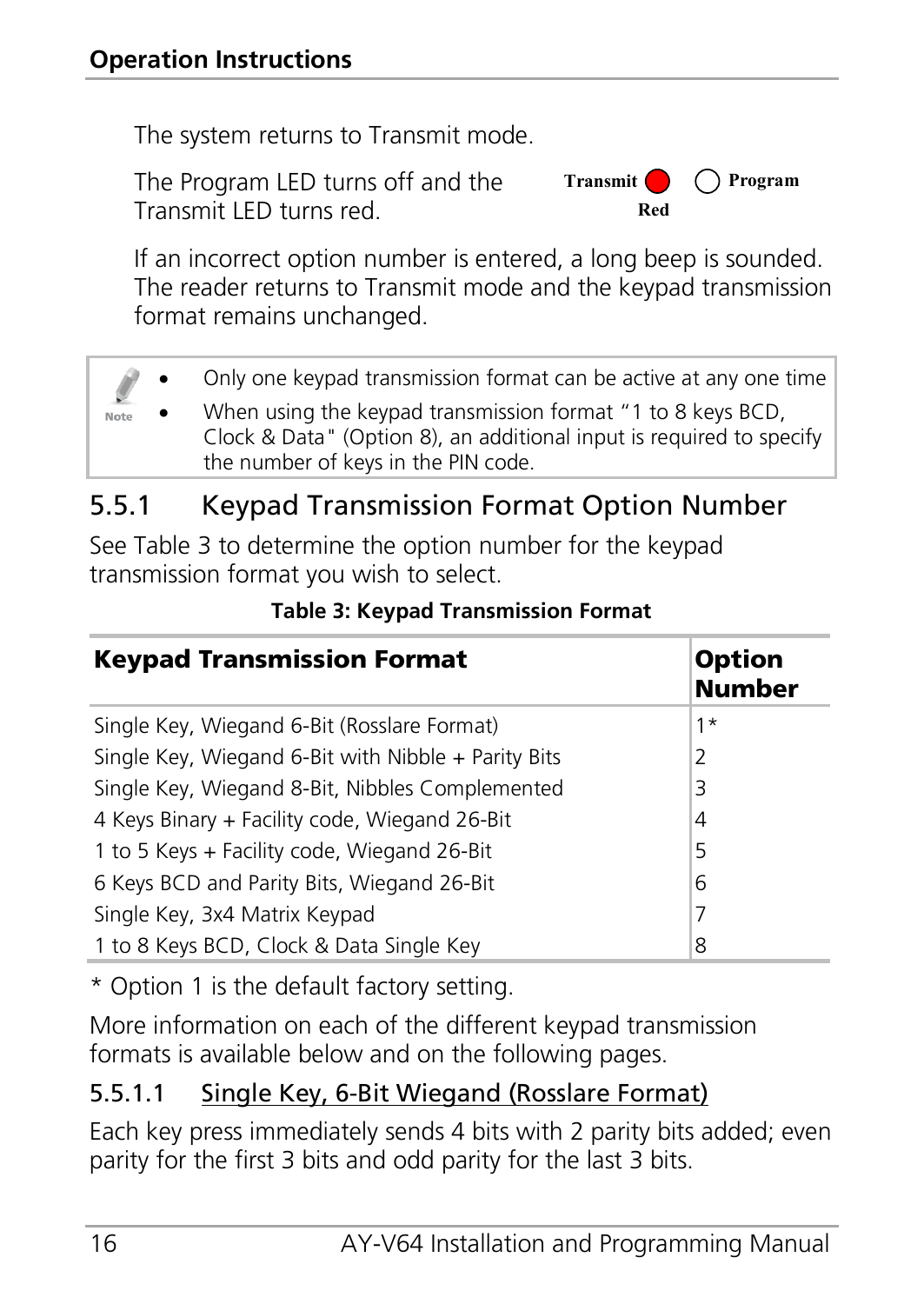

| $0 = 110100$   | $6 = 101100$                        |
|----------------|-------------------------------------|
| $1 = 0,0001,0$ | $7 = 101111$                        |
| $2 = 0.00100$  | $8 = 110001$                        |
| $3 = 0.00111$  | $9 = 110010$                        |
| 4 = 1 0100 1   | $* = 1 1011 1 = "B"$ in Hexadecimal |
| $5 = 101010$   | $# = 0$ 1100 1 = "C" in Hexadecimal |
|                |                                     |

## 5.5.1.2 Single Key, 6-Bit Wiegand, Nibble & Parities

Each key press immediately sends 4 bits with 2 parity bits added; even parity for the first 3 bits and odd parity for the last 3 bits.

| $0 = 0,00001$  | $6 = 101100$                        |
|----------------|-------------------------------------|
| $1 = 0,0001,0$ | $7 = 101111$                        |
| $2 = 0.00100$  | $8 = 110001$                        |
| $3 = 0.00111$  | $9 = 110010$                        |
| $4 = 101001$   | $* = 110100 = "A"$ in Hexadecimal   |
| $5 = 101010$   | $# = 1 1011 1 = "B"$ in Hexadecimal |
|                |                                     |

## 5.5.1.3 Single Key, 8-Bit Wiegand, Nibbles Complemented

This option inverts the most significant bits in the message leaving the least 4 significant bits as Binary Coded Decimal (BCD) representation of the key. The host system receives an 8-bit message.

| $0 = 11110000$ $6 = 10010110$ |                                                    |
|-------------------------------|----------------------------------------------------|
| $1 = 11100001$ $7 = 10000111$ |                                                    |
| $2 = 11010010$ $8 = 01111000$ |                                                    |
| $3 = 11000011$ $9 = 01101001$ |                                                    |
|                               | $4 = 10110100$ $* = 01011010 = "A"$ in Hexadecimal |
|                               | $5 = 10100101$ # = 01001011 = "B" in Hexadecimal   |

## 5.5.1.4 4 Keys Binary + Facility Code, 26-Bit Wiegand

This option buffers 4 keys and outputs keypad data with a three-digit facility code like a standard 26-Bit card output.

The facility code is set in Programming Menu number four and can be in the range 000 to 255. The factory default setting for the Facility code is 000 (see Section [5.8\)](#page-22-0).

The keypad PIN code must be 4 digits long and can range between 0000 and 9999. On the fourth key press of the 4-digit PIN code, the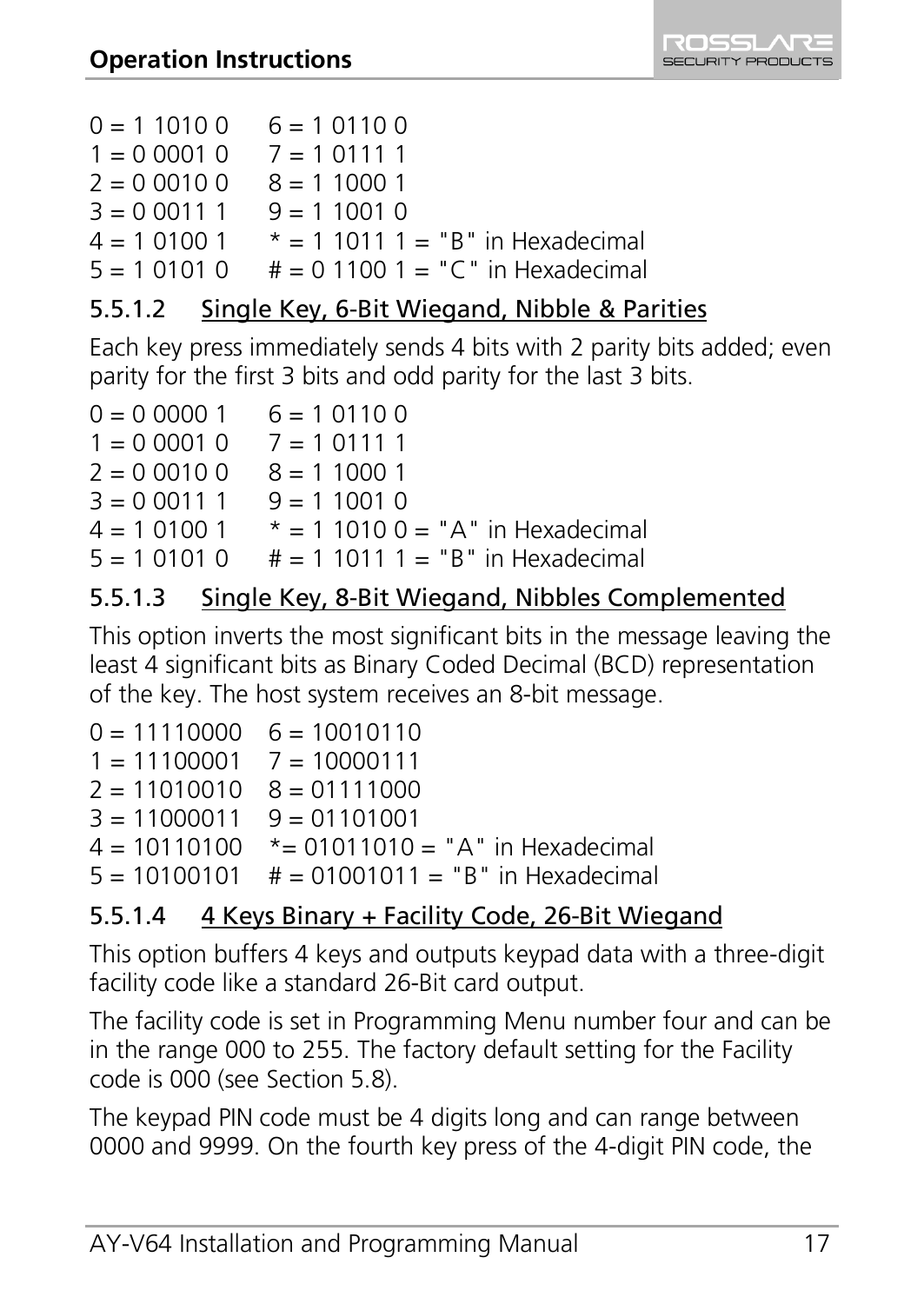data is sent across the Wiegand Data lines as binary data in the same format as a 26-Bit card.

If the "\*" key or the "#" key are pressed during PIN code entry, the keypad clears the PIN code entry buffer, generates a beep and is ready to receive a new 4-digit keypad PIN code.

If the entry of the 4-digit keypad PIN code is disrupted and no number key is pressed within 5 seconds, the keypad clears the PIN code entry buffer, generates a beep and is ready to receive a new 4-digit keypad PIN code.

```
(EP) FFFF FFFF AAAA AAAA AAAA AAAA (OP)
```
Where:  $EP = Even$  parity for first 12 bits.

 $OP = Odd$  parity for last 12 bits

F = 8-Bit Facility Code

A = 24-Bit code generated from keyboard

## 5.5.1.5 1 to 5 Keys + Facility Code, 26-Bit Wiegand

This option buffers up to 5 keys and outputs keypad data with a facility code like a 26-Bit card output.

The facility code is set in Programming Menu number four and can be in the range 000 to 255. The factory default setting for the facility code is 000 (see Section [5.8\)](#page-22-0).

The keypad PIN code can be one to five digits long and can range between 0 and 65,535. When entering a keypad PIN code that is less than 5 digits long, the "#" key must be pressed to signify the end of PIN code entry. For keypad PIN codes that are 5 digits long, on the fifth key press of the 5-digit PIN code, the data is sent across the Wiegand Data lines as binary data in the same format as a 26- Bit Card.

If the "\*" key is pressed during PIN code entry or a PIN code greater than 65,535 is entered, the keypad clears the PIN code entry buffer, generates a beep and is ready to receive a new 4-digit keypad PIN code.

If the entry of the 1 to 5 digit keypad PIN code is disrupted and no number key or " " key is pressed within 5 seconds, the keypad will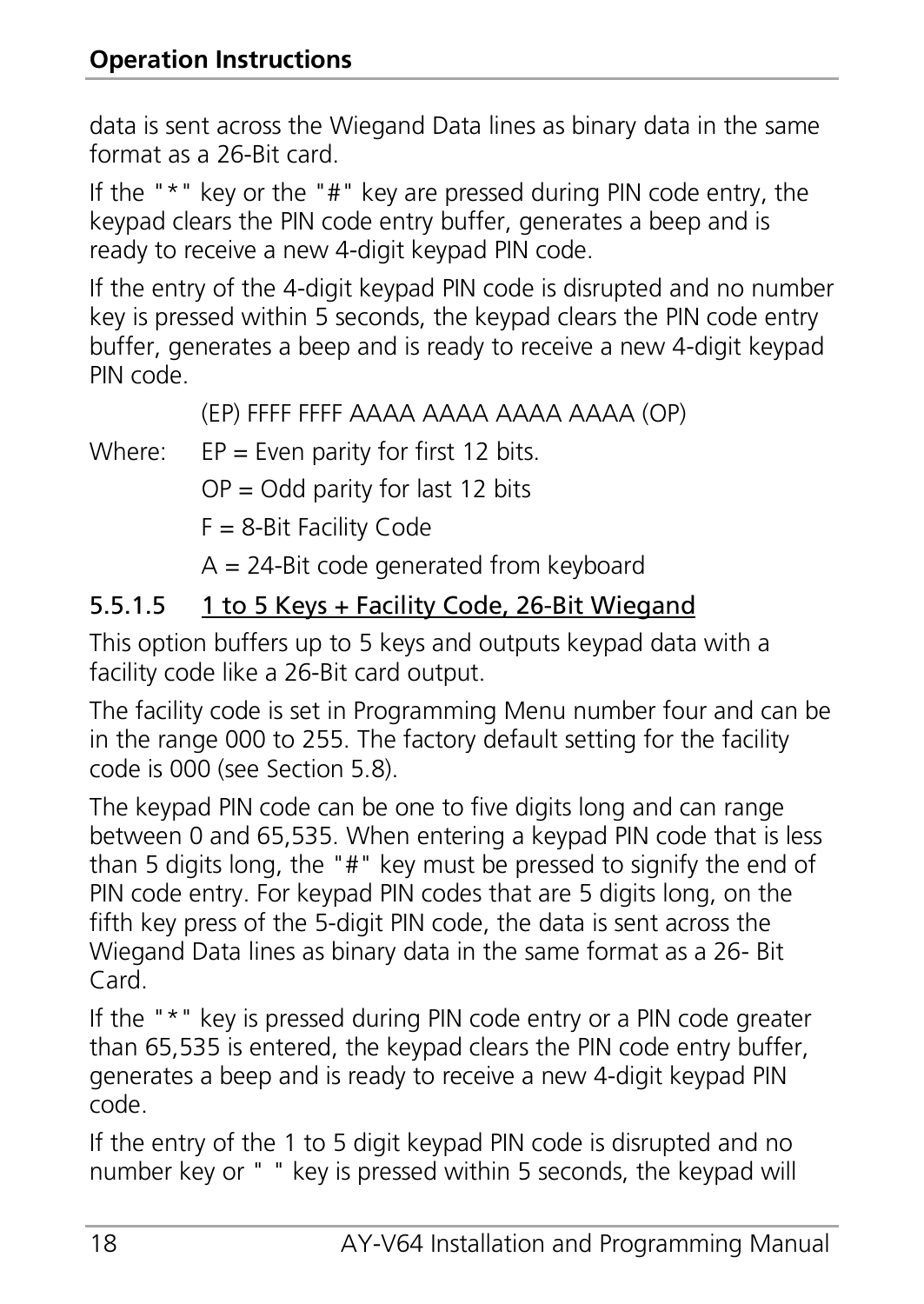clear the PIN code entry buffer, generate a medium length beep and is ready to receive a new 1 to 5-digit keypad PIN code.

(EP) FFFF FFFF AAAA AAAA AAAA AAAA (OP)

Where:  $EP = Even$  parity for first 12 bits

 $OP = Odd$  parity for last 12 bits

F = 8-Bit Facility Code

A = 24-Bit code generated from keyboard

# 5.5.1.6 6 Keys BCD and parity bits, 26-Bit Wiegand

Sends buffer of 6 keys, adds parity and sends a 26-Bit BCD message. Each key is a four bit equivalent of the decimal number.

The keypad PIN code must be 6 key presses long. On the sixth key press of the 6-digit PIN code, the data is sent across the Wiegand Data lines as a BCD message.

If the entry of the 6-digit keypad PIN code is disrupted and no number key is pressed within 5 seconds, the keypad clears the PIN code entry buffer, generates a medium length beep and is ready to receive a new 6-digit keypad PIN code.

(EP) AAAA BBBB CCCC DDDD EEEE FFFF (OP)

Where:

| $A =$ First key entered  | $D =$ Fourth key entered |
|--------------------------|--------------------------|
| $B =$ Second key entered | $E =$ Fifth key entered  |
| $C =$ Third key entered  | $F =$ Sixth key entered  |

# 5.5.1.7 Single Key, 3x4 Matrix Keypad (MD-P64)

This unique mode is intended to let the host controller scan the AY-V64 keypad while still keeping the proximity card readers 26-Bit Wiegand or Clock & Data formats active.

An optional interface board must be used between the AY-V64 and the host system. Each key press is immediately sent on DATA0 as an ASCII character at a baud rate of 9600 bits per second.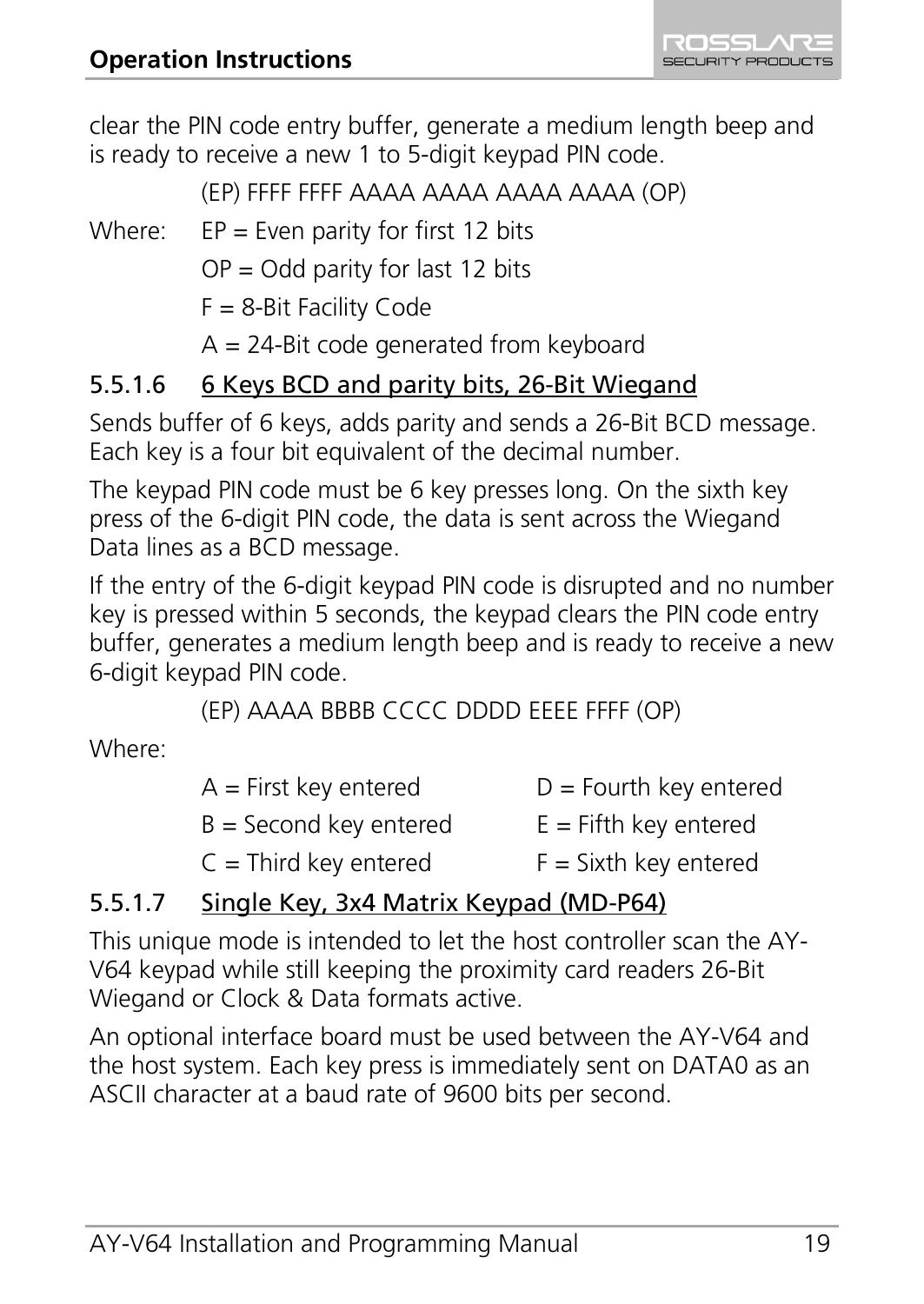When a key is pressed, DATA1 is pulled "low" until the key is released at which point DATA1 is set to "high". This allows the controller to detect the duration of the key press.

The MD-P64 interface unit outputs the data received to 7 outputs emulating a keyboard. The interface unit does not affect any data that it receives from the proximity reader whether it is 26-Bit Wiegand or Clock & Data.

Key pressed = ASCII Value

| $0 = '0'$ (0x30 hex) | $6 = '6'$ (0x36 hex)         |
|----------------------|------------------------------|
| $1 = '1' (0x31 hex)$ | $7 = '7' (0x37 hex)$         |
| $2 = '2' (0x32$ hex) | $8 = '8' (0x38$ hex)         |
| $3 = '3' (0x33 hex)$ | $9 = '9' (0x39 hex)$         |
| $4 = 4' (0x34 hex)$  | *= '* ' (0x2A hex)           |
| $5 = '5' (0x35 hex)$ | $# = '#' (0x23 \text{ hex})$ |

## 5.5.1.8 1 to 8 Keys BCD, Clock & Data

Buffers up to 8 keys and outputs keypad data without a facility code like standard Clock and Data card output.

The keypad PIN code can be one to eight digits long. The PIN code length is selected while programming the reader for Option 8. The reader transmits the data when it receives the last key press of the PIN code. The data is sent across the two data output lines as binary data in Clock & Data format.

If the "\* " key or the "#" key is pressed during PIN code entry, the keypad clears the PIN code entry buffer, generates a beep, and is ready to receive a new keypad PIN code.

If the entry of the digit keypad PIN code is disrupted and no number key or "#" key is pressed within 5 seconds, the keypad clears the PIN code entry buffer, generates a medium length beep and is ready to receive a new keypad PIN code.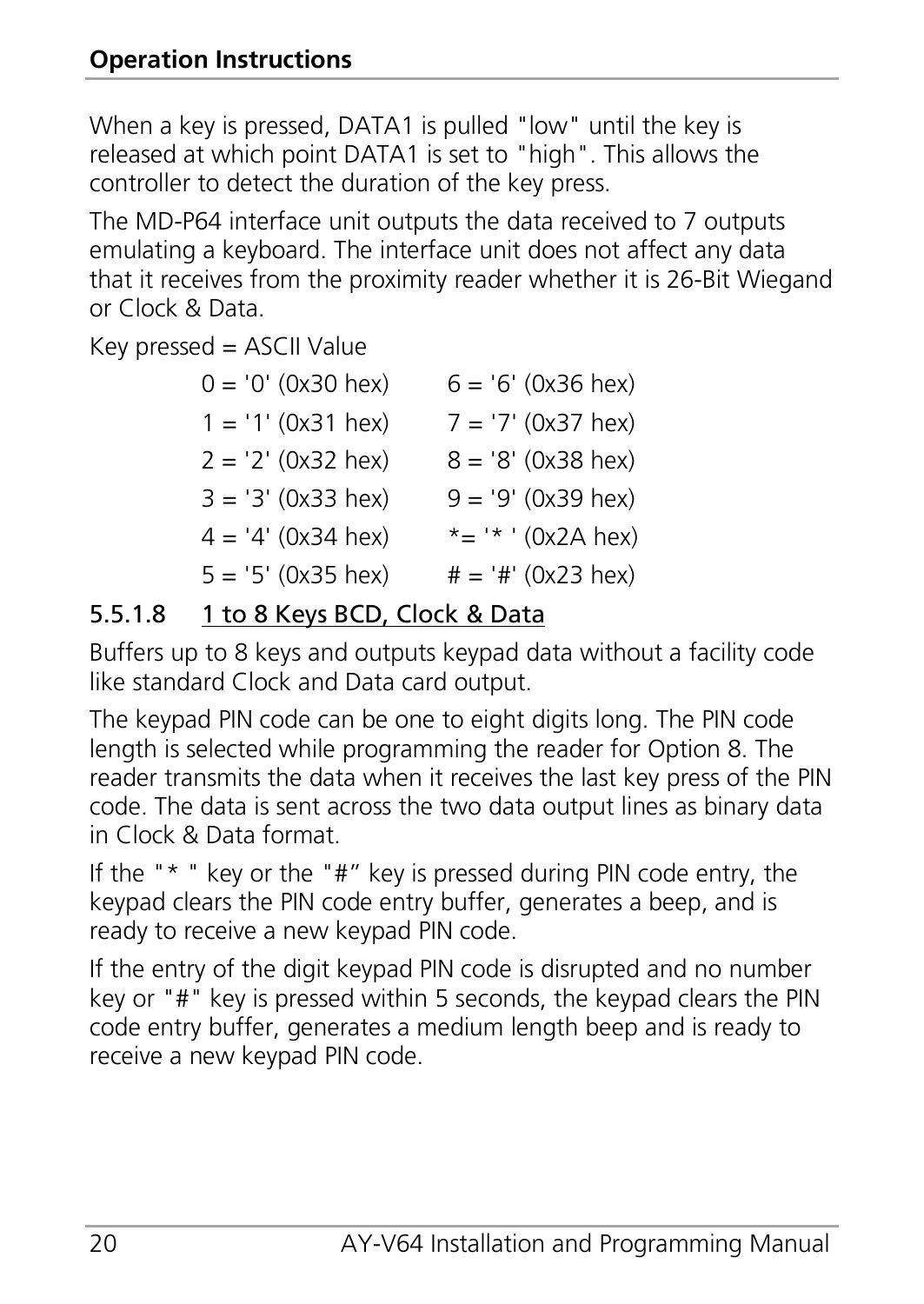

# <span id="page-20-0"></span>5.6 Selecting Proximity Card Transmission Format

The AY-V64 has two different selectable proximity card transmission formats. Follow the steps below to select the appropriate proximity card reader transmission format that you wish to use.

# To select the proximity card transmission format:

| 1.            | Enter Programming mode.                                                                                                              | Transmit (        | Program<br>Green |
|---------------|--------------------------------------------------------------------------------------------------------------------------------------|-------------------|------------------|
| $\mathcal{L}$ | Press "2" to enter Menu 2.                                                                                                           | 2                 |                  |
|               | The Transmit LED turns red.                                                                                                          | Transmit<br>Red   | Program<br>Green |
| 3.            | Enter the appropriate option number<br>for the proximity card transmission<br>format that you wish to select (see<br>Section 5.6.1). | ?                 |                  |
|               | Three beeps are emitted on success.                                                                                                  |                   |                  |
|               | The system returns to Transmit mode.<br>The Program LED turns off and the<br>Transmit LED turns red                                  | Transmit (<br>Red | Program          |

If an incorrect option number is entered, the reader returns to Transmit mode and the keypad transmission format remains unchanged.

# <span id="page-20-1"></span>5.6.1 Proximity Card Transmission Format Option Number

- 26-Bit Wiegand Wiegand 26 bit transmission format select option "1"
- Clock & Data Clock & Data transmission format select option "2"
- Wiegand Card + PIN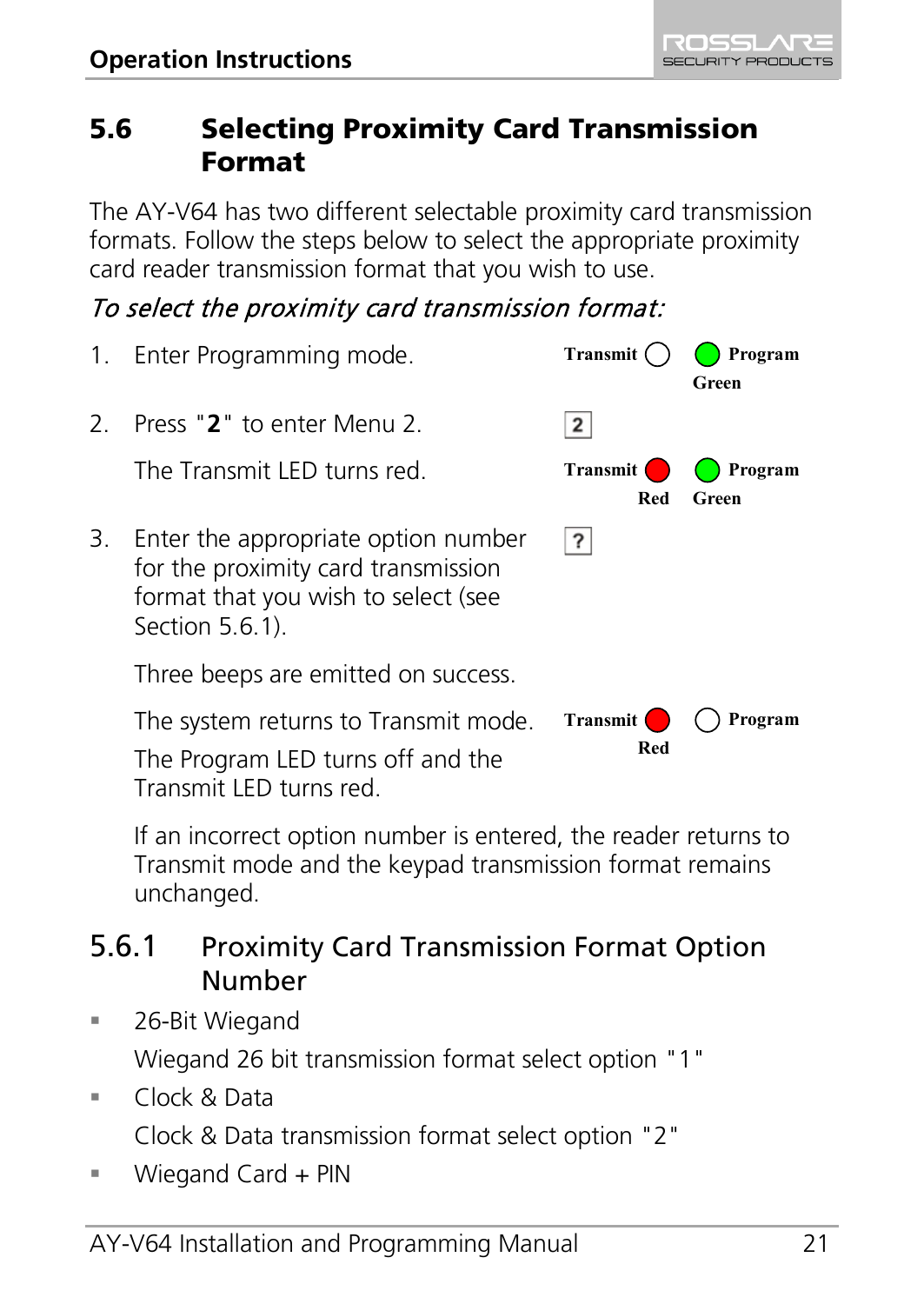This unique mode is intended to let host controllers get card and keypad data simultaneously. This option overrules the selected Keypad Transmission Format and sends the keypad data as described below.

The AY-V64 output data turns into virtually 52-bit Wiegand, 26-bit Card data followed by a 26-bit keypad data

After a card is presented to the AY-V64, the Transmit LED starts to flash Red indicating that AY-V64 is waiting for the PIN code.

The entered pin code buffered up to 5 keys and outputs keypad data with a facility code much like option 5 above

# <span id="page-21-0"></span>5.7 Changing the Programming Code

# To change the Programming code:

| $1_{\cdot}$   | Enter Programming mode.                                                                            | Transmit               | Program<br>Green |
|---------------|----------------------------------------------------------------------------------------------------|------------------------|------------------|
| $\mathcal{L}$ | Press "3" to enter Menu 3                                                                          | 3                      |                  |
|               | The Transmit LED turns red                                                                         | <b>Transmit</b><br>Red | Program<br>Green |
| 3.            | Enter the new 4-digit code you wish to $ ?  ? $<br>set as the Programming code.                    |                        | ?                |
|               | The system returns to Transmit mode.                                                               |                        |                  |
|               | Three beeps are emitted on success.<br>The Program LED turns off and the<br>Transmit LED turns red | Transmit (<br>Red      | Program          |

The Programming code cannot be erased; the code 0000 is not valid and does not erase the Programming code.

Note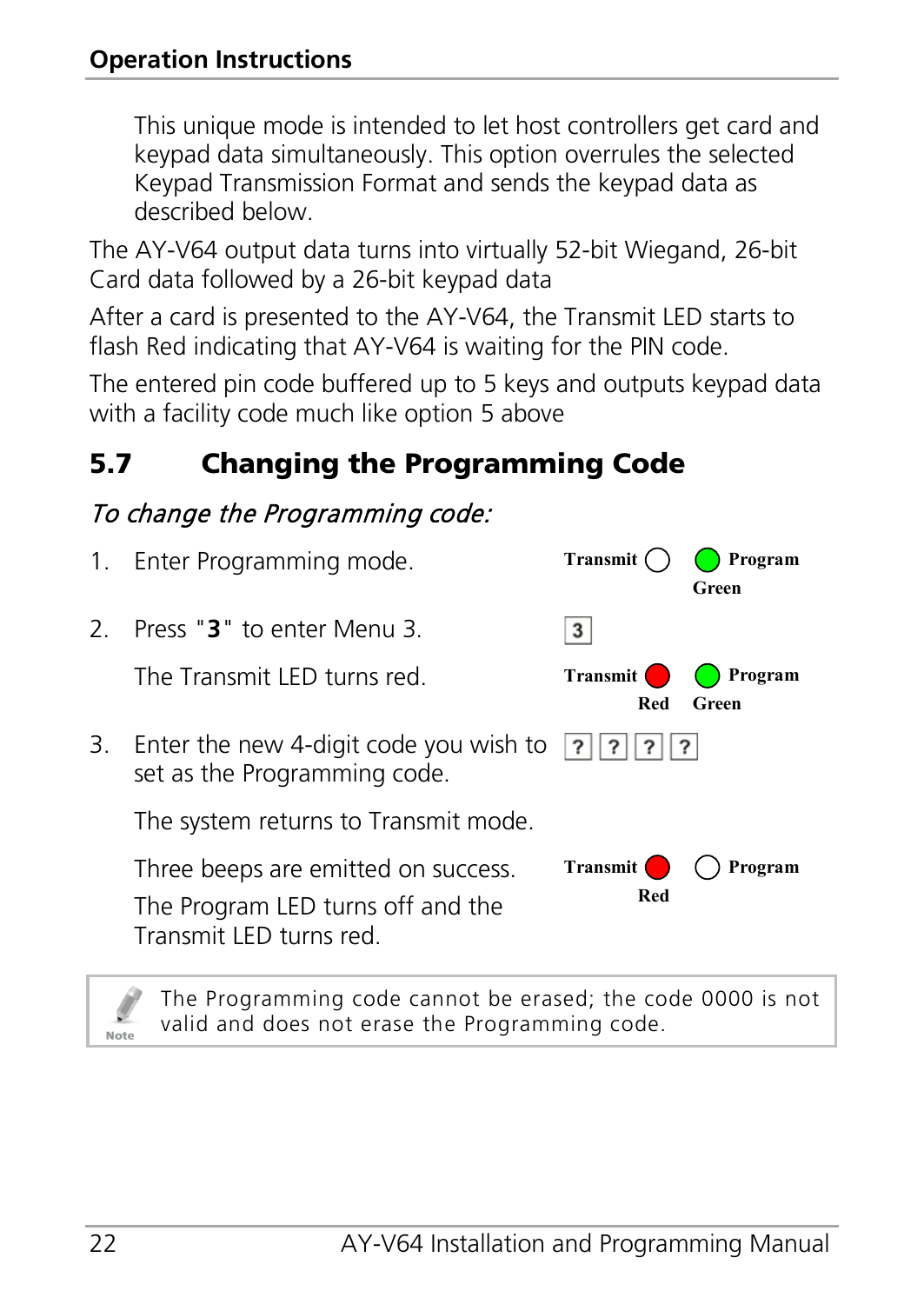Note

# <span id="page-22-0"></span>5.8 Changing the Facility Code

# To change the Facility code:

| 1.            | Enter Programming mode.                                                                            | Transmit          | Program<br>Green |
|---------------|----------------------------------------------------------------------------------------------------|-------------------|------------------|
| $\mathcal{L}$ | Press "4" to enter Menu 4.                                                                         | 4                 |                  |
|               | The Transmit LED turns red                                                                         | Transmit (<br>Red | Program<br>Green |
| 3.            | Enter the new 3-digit code you wish to $ ? ? $<br>set as the Facility code.                        | ?                 |                  |
|               | The system returns to Transmit mode.                                                               |                   |                  |
|               | Three beeps are emitted on success.<br>The Program LED turns off and the<br>Transmit LED turns red | Transmit<br>Red   | Program          |

Facility codes can be in the range between 000 and 255.

# <span id="page-22-1"></span>**5.9** Return to Factory Default Settings

You must be very careful before using this command! Doing so  $\sum_{\text{Warning}}$  erases the entire memory, which includes all user and special codes. In addition, all codes are returned to their factory default settings.

# To return to factory default settings:

1. Enter Programming mode. **Transmit**  $\bigcap$  **Program Green** 2. Press "**0**" to enter Menu 0.  $\overline{0}$ The Transmit LED and the Program LED **Transmit Program** flash red. **Red Red**3. Enter your 4-digit Programming code.  $|?||?|$  $|?||?|$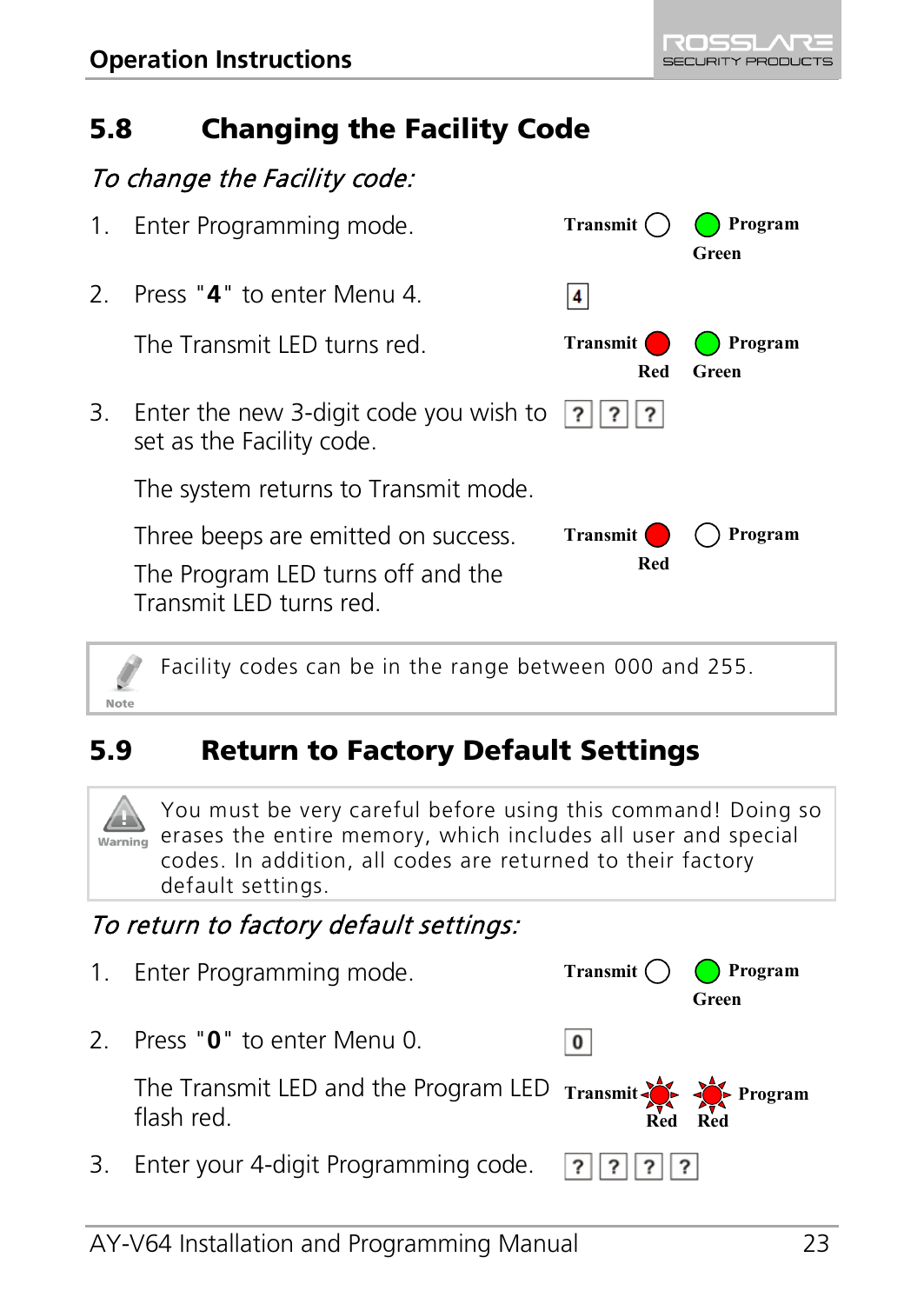If the Programming code is valid, all memory is erased. You hear three beeps and the controller returns to Normal mode.

If the Programming code is invalid, you hear a long beep and the controller returns to Normal mode without erasing the memory of the controller

# <span id="page-23-0"></span>5.10 Replacing a lost Programming Code

In the event that the Programming code is forgotten, the AY-V64 may be reprogrammed in the field using the following instructions:

- 1. Remove power from the reader.
- 2. Activate tamper by removing the reader from the wall or removing the reader's case.
- 3. Apply power to the reader.
- 4. You now have 10 seconds to enter Programming mode using the factory default Programming code **1234**.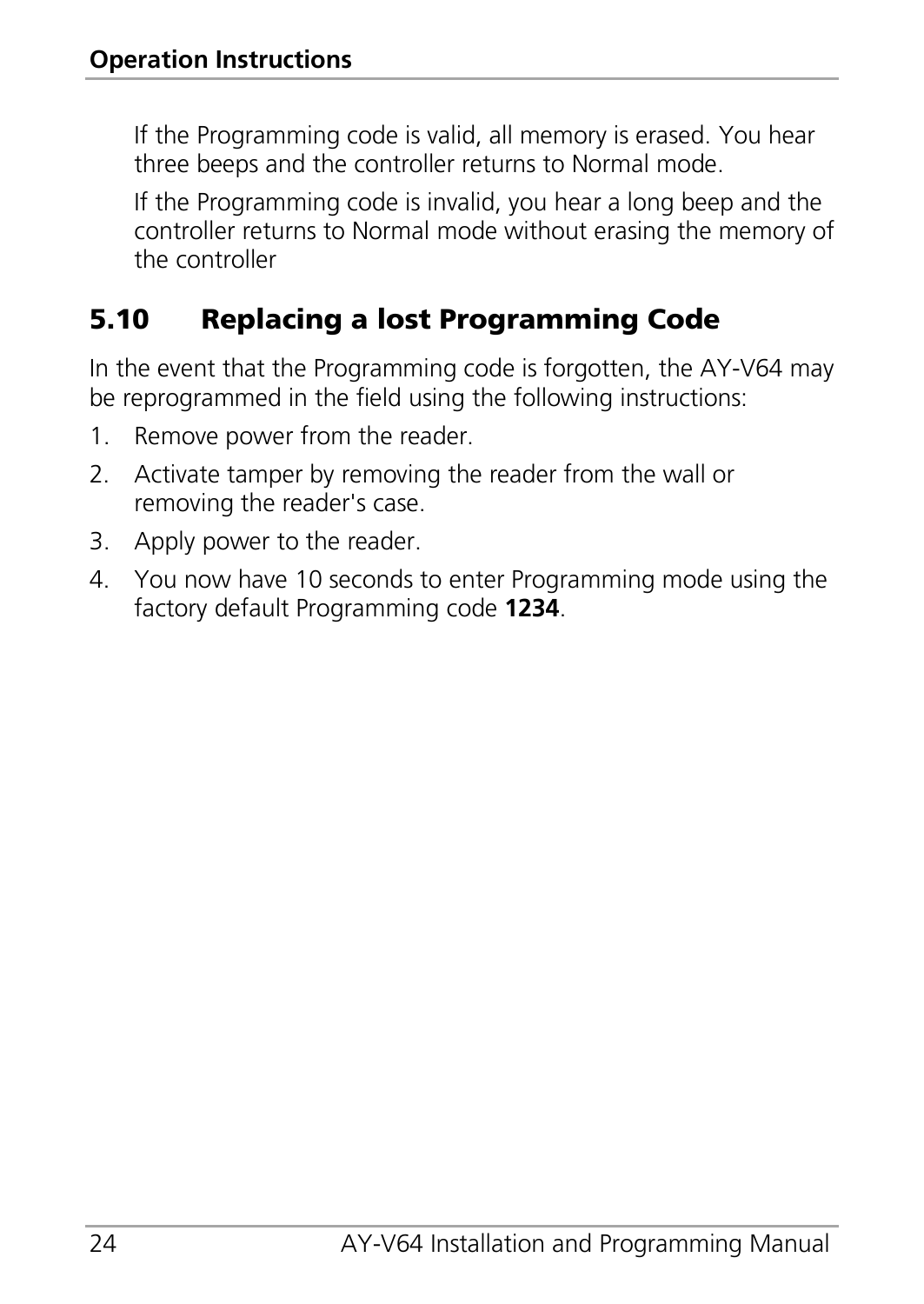# <span id="page-24-0"></span>A. Limited Warranty

The full ROSSLARE Limited Warranty Statement is available in the Quick Links section on the ROSSLARE website at [www.rosslaresecurity.com.](http://www.rosslaresecurity.com/)

Rosslare considers any use of this product as agreement to the Warranty Terms even if you do not review them.